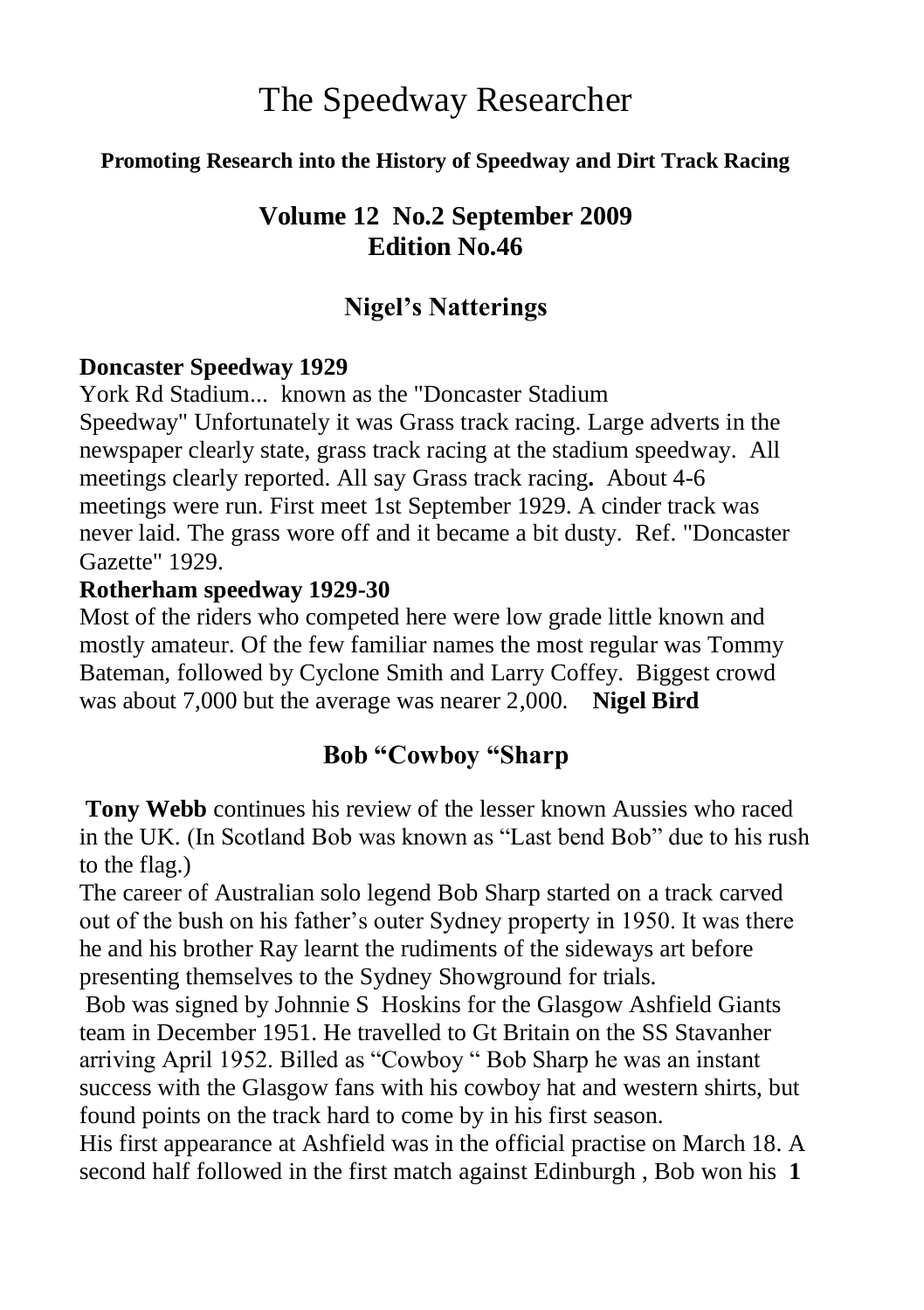first race, the consolation heat from Jim Russell the other two riders failed to finish. Live wire promoter Hoskins had introduced Bob to the Scottish crowd mounted on a horse. Bluey Scott, who was there on the night, recalled they had great difficulty finding a docile nag, as Bob's horsemanship skills were somewhat less than his advance publicity portrayed.

After several matches in the second half he got his first team ride at the against Yarmouth Bloaters on June 14., following team mate Willie Wilson home in third spot he gained his first league point and a bonus one too. With rides hard still to come by in the Giants line up he was transferred to Glasgow White City later in June. In his first meeting in the Discovery race he won from Jimmy Tannock , Red Monteith and Stuart Irvine, these three riders would be stiff competition for Bob in the battle for a spot in the strong Tigers line up. The big chance came in the match against Edinburgh on July  $23^{rd}$ , a paid 3 points was a great start that gained him a reserve spot for the Tigers southern tour a few days later. Matches at Stoke, Yarmouth, home and then Liverpool netted 5 points in total.

The following week a fall in the Scottish Open Championship would sideline Bob's chances until the month of September. He then regained his reserve spot after winning his second half rides for two consecutive meetings. On October 25 his first heat win came on the tricky Oxford track, then all too soon the season was over after one more match. The last match at Glasgow was cancelled due to rain. Then it was home to sunny Australia...He rode eleven official matches in his first season scoring 21 points giving an average of 1.09.

The next season 1953 he was an ever present in the team riding in 32 matches. Bob's first 1953 meeting was on April  $1<sup>st</sup>$  at Glasgow he started the season slowly with a 4 point score. Away meetings at Wolverhampton and Yarmouth netted 6 and 7 respectively. The 1953 Scottish open saw Bob finish midfield with a score of 7. Visiting Ipswich in August he showed a liking for the 440 yard Foxhall Heath track with a creditable 5 points, this performance was noted by the Witches manager Arthur Franklyn for future reference. The last meeting before returning home to Australia was on September 23. A good season where he showed steady improvement.

Bob arrived back in England on the SS Strathaird to find an unsettled future for the 1954 season with the Glasgow Tigers , they had transferred long serving Junior Bainbridge to Ipswich to bolster their flagging finances, but the writing was on the wall. Bob rose to the challenge with **2** scores of 6 at Edinburgh, 8 at Leicester and then his best ever score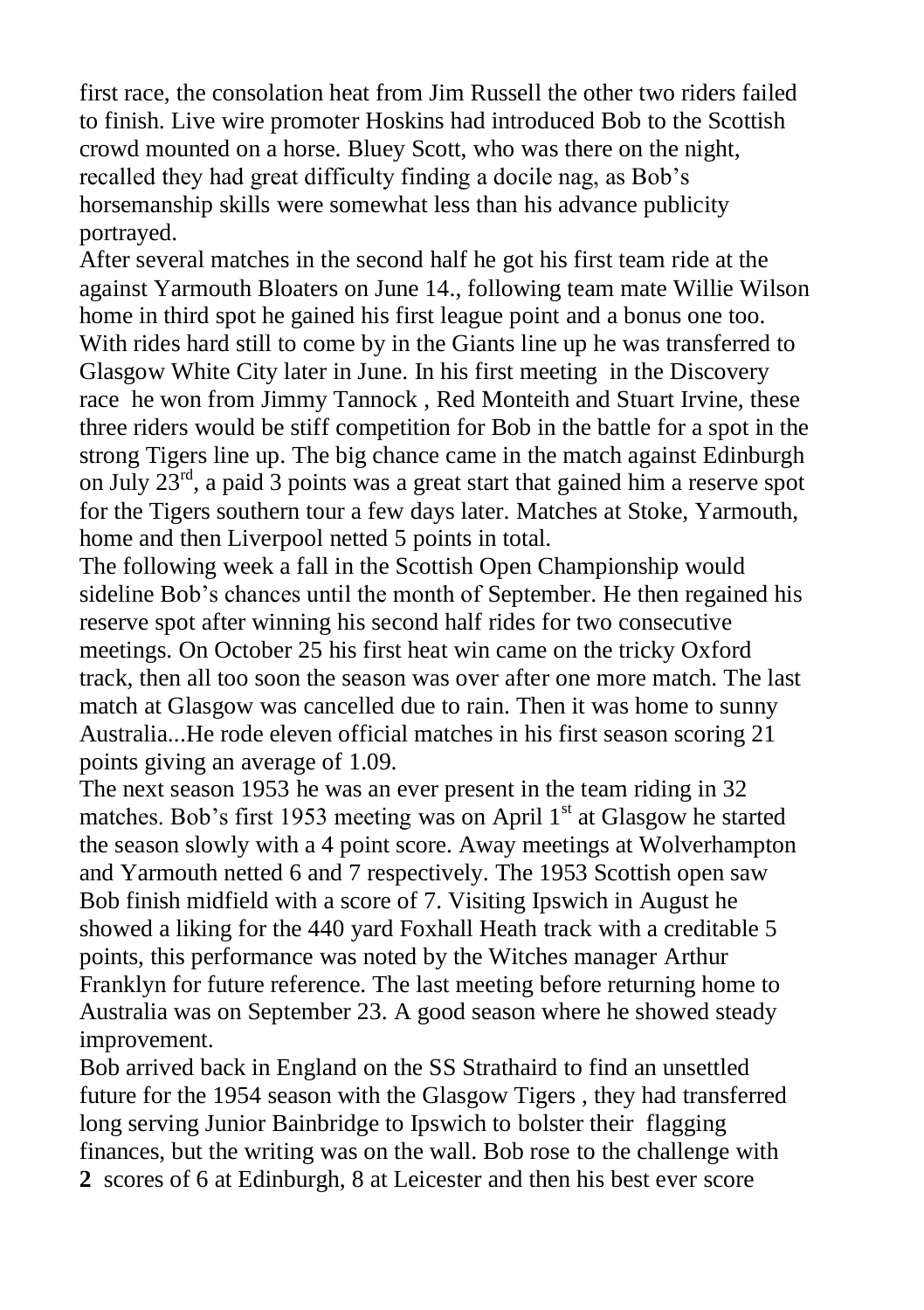9 at Ipswich. This prompted the Witches to make a bid for his services and a deal was done. Sadly the Tigers folded after a few more meetings. Home was a caravan on Foxhall Heath close to the stadium which he shared with West Australian rider Johnny Chamberlain. Ipswich was a home from home for Australian riders at that time. Also on the books were former Glasgow captain Junior Bainbridge, West Aussie George McPherson and Graeme Murphy. Bluey Scott joined the team in late 1955, followed by NSW Champion Bill Bryden in 1956, Victorians Peter Moore and Ray Cresp in 1958. Bob rode for the Witches for five seasons, reaching the team's number one position in 1956. A number of riders also came down from Scotland to don the Witches race jacket, Larry Lazarus, Cyril Cooper, Doug Templeton, Dick Campbell and Jock Pryde with varying degrees of success.

Bob's finest hour in English speedway was the epic match at Belle Vue when the lowly Witches took on the mighty Aces and won the day. The turning point in the hard fought battle was Bob's defeat of home skipper, the late Ken Sharples, they rode neck and neck in the second from last heat the lead for ever changing hands, Bob scraping the fence and Ken on the white line, it is a race that is talked about by fans with long memories up in the north of England.

Support for the previously well supported Ipswich team waned during the next 2 years, which eventually saw the club withdrawing from the league at the end of 1958.

Bob's form had fallen badly in that last season with mechanical and injury problems. There was another Ipswich "Cowboy" in the eighties, the unpredictable American John Cook, but Witches fans with long memories always regarded Bob Sharp as the original Cowboy.

Bob's career was to carry on in Australia until 1969 Although a serious eye injury that was to impair his vision, threatened to finish his career in 1962. Bobs career was beset by injury. When he was in St Vincent's Hospital Sydney in September 1968, with his left leg broken in two places, he claimed this was the thirty third fracture from a speedway accident and one from rugby league as a teenager.

Racing in his adopted home of Rockhampton in 1961 he regained his earlier form to the extent he won the Australian title at Rocky and he was chosen to represent Australia in a series of matches in New Zealand in January 1962. Team mates were Aub Lawson, [Captain] Chum Taylor and Peter Moore .the matches were staged in Auckland , Palmerston North and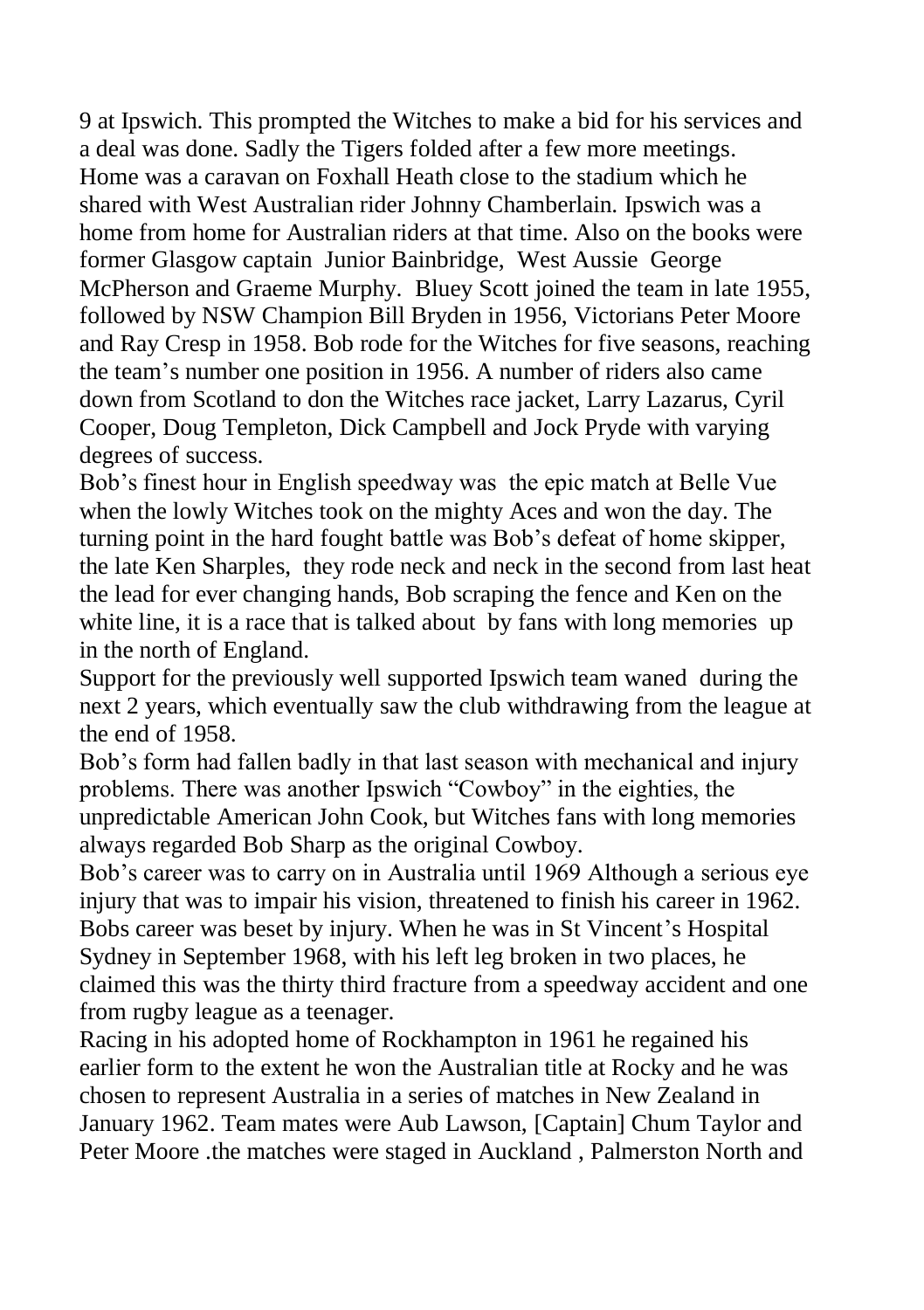Rotorua resulting in a drawn series, Bob's contribution was 19 points from the 5 matches. **3**

In Brisbane he won the Australian title again in 1965. Noting Bob's Australian form English promoter Reg Fearman had ear marked Bob to lead his newly formed Halifax team in the British League but that failed to materialise when former Bradford Birmingham and Middlesboro favourite Eric Boothroyd came out of retirement to captain the Dukes. He also ran second in the Queensland titles in 1962, 1965 and 1968. Tragedy hit the family when Bob's brother Ray was killed in a track accident at the Ekka Showgrounds in Brisbane in 1965.

As a diversion from speedway Bob make an attempt on the World Speed Record in the early 1970's. He raced a Triumph Twin on the salt lakes in South Australia, but I have been unable to find any actual details.

Racing in Queensland in the winter time became a way of life for Bob, based in Rockhampton, he was a regular performer at Cairns, Townsville, Bundaberg, Gladstone and Mackay

A promotion team was launched with Gordon Guasco and Bluey Scott in 1967 staging meetings at Rockhampton, Townsville, Bundaberg, Mackay and Gladstone from 1967-69 under the banner of the Bob Sharp Troupe. There is as an annual event at Neapan speedway in Sydney named the Bob Sharp trophy which is a coveted trophy by the junior riders.

Post speedway Bob has lived for a number of years on a large farming property west of Brisbane. He lives a life style that is basic and well away from the stress and strains of modern living. I am told that despite his isolation he is well informed on any current speedway happenings..

| 1952 Ashfield Giants              |     | 1     | 1.0 |
|-----------------------------------|-----|-------|-----|
| 1952 Glasgow White City           |     | 11 21 | 1.9 |
| 1953 Glasgow White City 32 87 2.7 |     |       |     |
| 1954 Glasgow White City           |     |       |     |
| 1954 Ipswich                      |     | 88    |     |
| 1955 Ipswich                      | 174 |       |     |
| 1956 Ipswich                      | 265 |       |     |
| 1957 Ipswich                      | 126 |       |     |
| 1958 Ipswich                      |     | 51    |     |
| Australia test team appearances 7 |     |       |     |
| $1958/59$ v England               |     |       |     |
| Brishane 6                        |     |       |     |
| Sydney 6                          |     |       |     |
| Sydney 2                          |     |       |     |
| 1959/60 v England                 |     |       |     |
|                                   |     |       |     |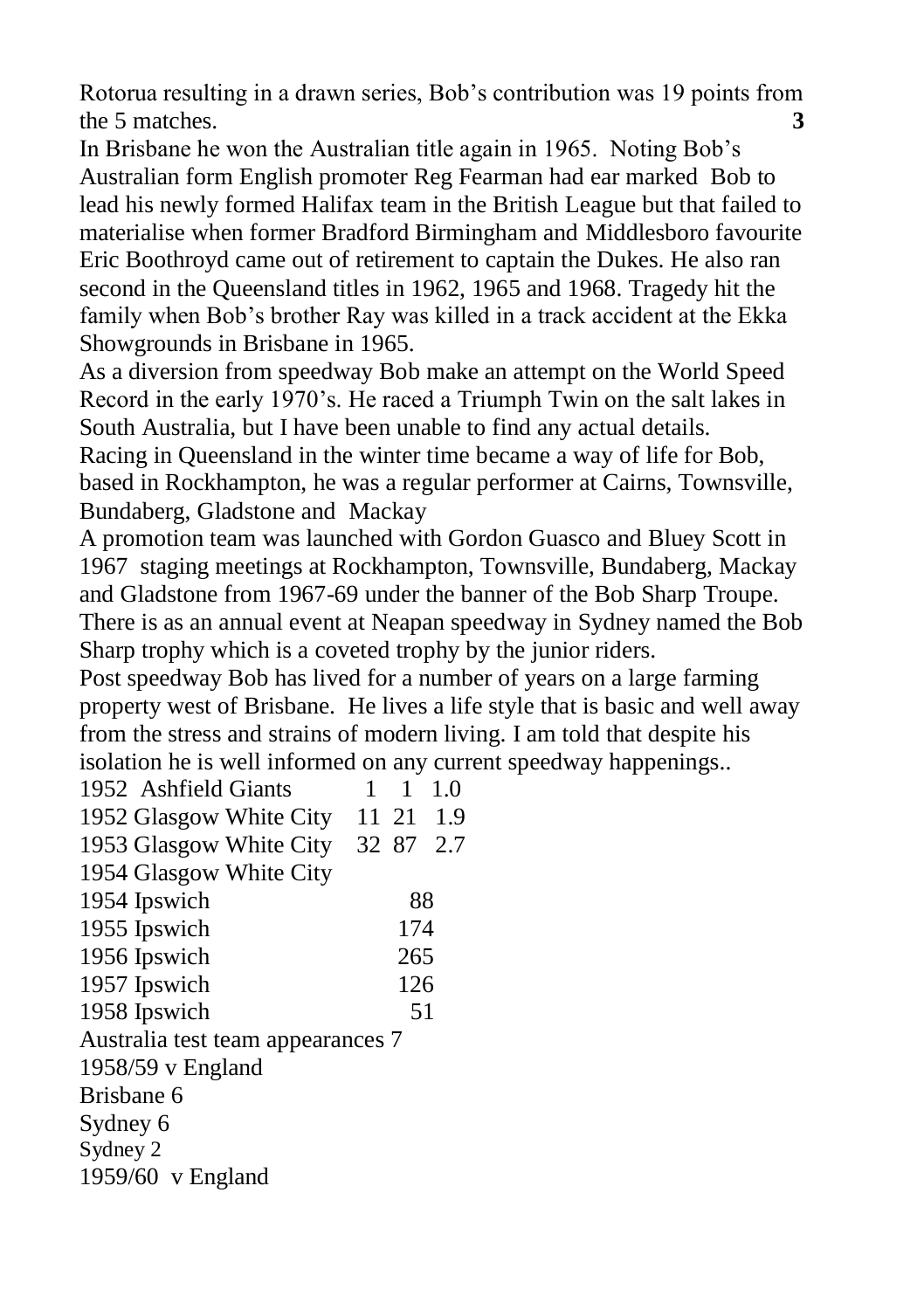Sydney 4 **4** Sydney 5 Brisbane 3 Brisbane 4 Australasia v England 1958 UK I match DNS Australian Champion 1961 1965 New South Wales Champion 1964 Queensland Championship 2<sup>nd</sup> 1962, 1965 and 1968

### **AUSTRALIANS IN UK 1928 - 2007**

Part 4 of **Tony Webb's** list and yet again you are invited to pass your comments on the attached list.  $S/H =$  Second half rides only. ISL = International Speedways Ltd. DSL = Dirt Track Speedways Ltd T/A = track accident  $R\backslash A$  = road accident. Of you have any additions or alterations to Tony's list, please get in touch with him at [binbooks@iinet.net.au](mailto:binbooks@iinet.net.au) 

| Mangham Harry       | NZ.        | QLD? Lea Bridge 1930                                                                            |
|---------------------|------------|-------------------------------------------------------------------------------------------------|
| Mackay Mal          | SA.        | Workington 1978                                                                                 |
| Maddern Bill        | SA.        | Bristol 1938, Edinburgh 1948, Yarmouth 1950. Died                                               |
| Adelaide            |            |                                                                                                 |
|                     |            | 2004 Age 88                                                                                     |
| Malm Arthur         | NSW -      | Glasgow 1953 Edinburgh 1961 but never rode                                                      |
| <b>Malouf Frank</b> | NSW        | Fleetwood 1949, Long Eaton 1951/2, Southampton<br>1952, Liverpool 1953. Died Sydney 2004 Age 88 |
|                     |            |                                                                                                 |
| Margarson Andy      | NSW -      | Kings Lynn/Workington 1978                                                                      |
| Martin Jack         | VIC        | Glasgow 1948                                                                                    |
| Martin Mark         | SA -       | Canterbury 1982                                                                                 |
| Martin Sam          | SA -       | Berwick 2007                                                                                    |
| Marshall Peter      | QLD 1968   |                                                                                                 |
| Maxfield Rob        | SA.        | Bradford 1973, Coatbridge 1976, Glasgow 1977,                                                   |
|                     |            | Newcastle 1977 Workington/Belle Vue 1978                                                        |
| McCullum Bruce      | QLD        | , West Ham 1929, Leicester / Belle Vue 1930/31                                                  |
| McConnel Kym        | SA -       | Workingdon 1979                                                                                 |
| McDonald Kevin      |            | QLD Newcastle 1978                                                                              |
| McDonald Glen       |            | NSW Nottingham 1979, Cradley 1980                                                               |
| McGregor Robbie     | <b>NSW</b> | Glasgow 1980                                                                                    |
| McGowan Travis      | NSW        | Rye House 2006 Reading 2007                                                                     |
| Mcoy Michael        |            | NSW Paisley/Glasgow 1977                                                                        |
| Mcoy Bernie         | VIC        | 1953 Swindon Victorian champion 1952 [Speedway]                                                 |
|                     |            | world 25/2/53                                                                                   |
| McKay Brendon       | NT         | 1996                                                                                            |
| McKay Keith         |            | NSW DSL 1928                                                                                    |
|                     |            |                                                                                                 |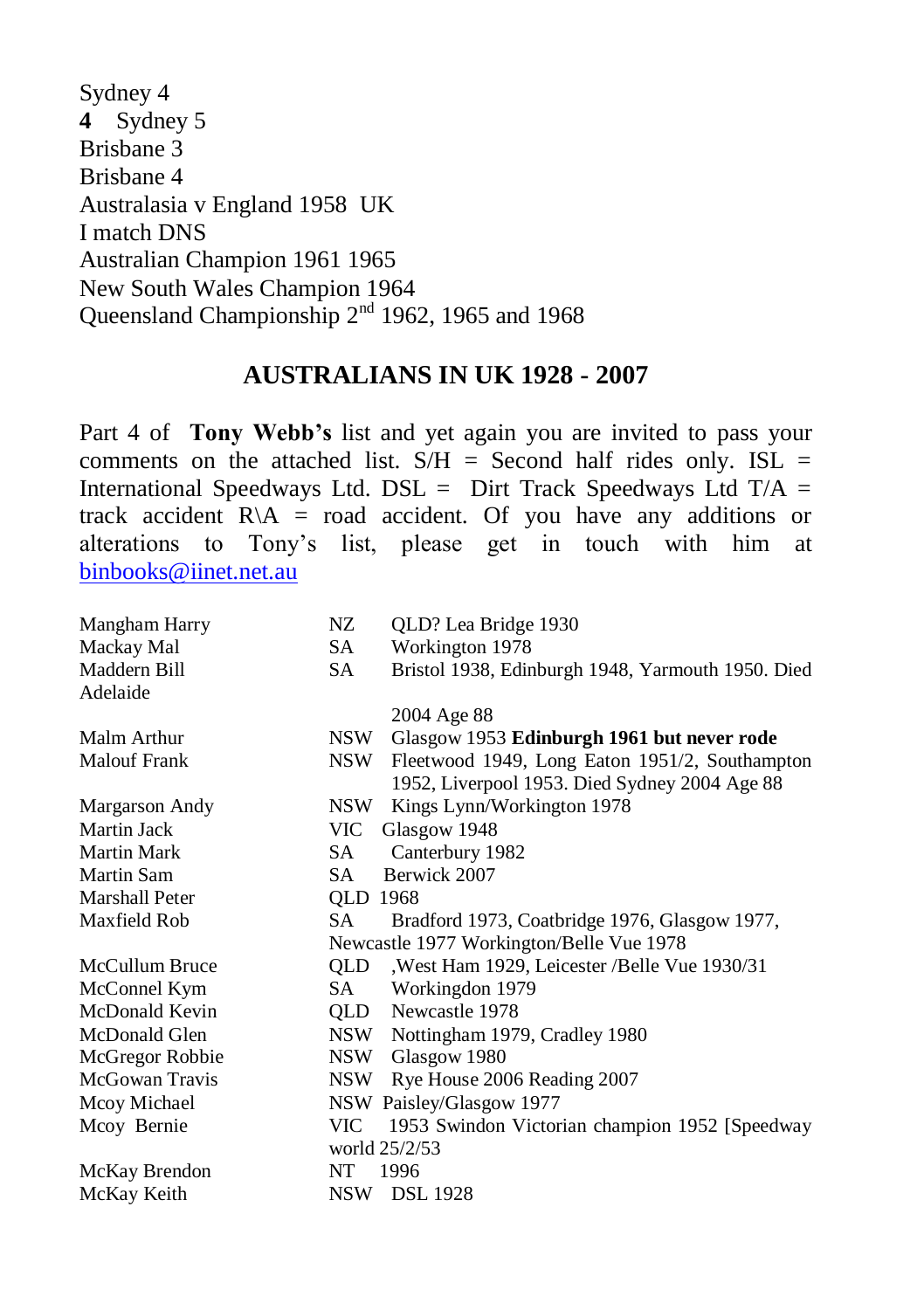Norman Jason SA 2005 Oliver John QLD 2006/7

McKean Dudley WA Edinburgh 1962/3, 1966 **5** McKeon Mick WA Coatbridge 1975/6, Ellesmere Port 1975, Glasgow 1977, Halifax 1977/82 McLachlan Doug NSW Sheffield 1939 Newcastle 1947, Birmingham 1948/50 McNeil Greg VIC Scunthorpe 1974 McNeill John VIC Mildenhall 1975/6, Scunthorpe 1977/8, Leicester 1978, Cradley 1981 McPherson George WA Yarmouth 1953, Wolverhampton 1954 Melbin Derrol WA Sheffield 1960/3 Menzies Andy VIC Wembley 1939, Odsal 1948, Sheffield 1949 Meredith Geoff NSW **DSL** 1928. died pneumonia late 1928. IOM Michiledes Phil WA Newcastle 1976 Middleton Garry SA Belle Vue 1967, Kings Lynn 1968, Wimbledon 1969, Hackney 1970/1, Oxford 1972, Leicester 1975, Coventry 1973 Mills Dave NSW Hull 1973 Mitchell Clem SA Crystal Palace 1930/2, Harringay 1938, New Cross 1938, Edinburgh 1948/**51** Mitchell Lindsay SA Hanley1947 New Cross 1948 Mitchell Sam NSW Weymouth/Swindon 1954 Moffat Sam UK NT Champion 6 times. NZ 1974 AUS Champ. 6th 1984 Monk Charle SA Neath 1962, Long Eaton 1963, Glasgow 1964/76, Edinburgh 1977 Barrow 1978, Sheffield 1979 Moore Gary **VIC** Crewe 1968, Rayleigh 1969 Moore Mick WA Teeside 1974 Moore Peter VIC Long Eaton 1951/2, Wimbledon 1952/6, Ipswich 1957/62, Kings Lynn 1965 Moy Peter **QLD** Newcastle 1978 s/h Mountford Stuart NSW Paisley 1975 76 Stoke 1978 Mudge Geoff SA Poole 1960/4 Muddle Wayne NSW Barrow 1978 Murphy Mick WA Wimbledon 1933, Plymouth 1934, Hackney 1935. Died Perth 1999 Murray Ken **QLD** Barrow 1978 Newman Adrian NSW IOW 2000, Somerset 2001 Nickisson Ross WA **Cowdenbeath 1965**Edinburgh **1965** Nixon Lindsay QLD **Motherwell** Wolverhampton 1952 Nixon Brian Eastbourne 1990 Newton Cliff VIC Southampton 1957 Norman Scott SA Peterboro 1989 North Rob NSW Stoke/Workington 1968 Norton Ashley SA Middlesboro 1982/7 Nunan Tim NSW Stoke 1976/8 O'Brien Trevor NT Rye House 1989-92 Oram Johnny SA Edinburgh 1951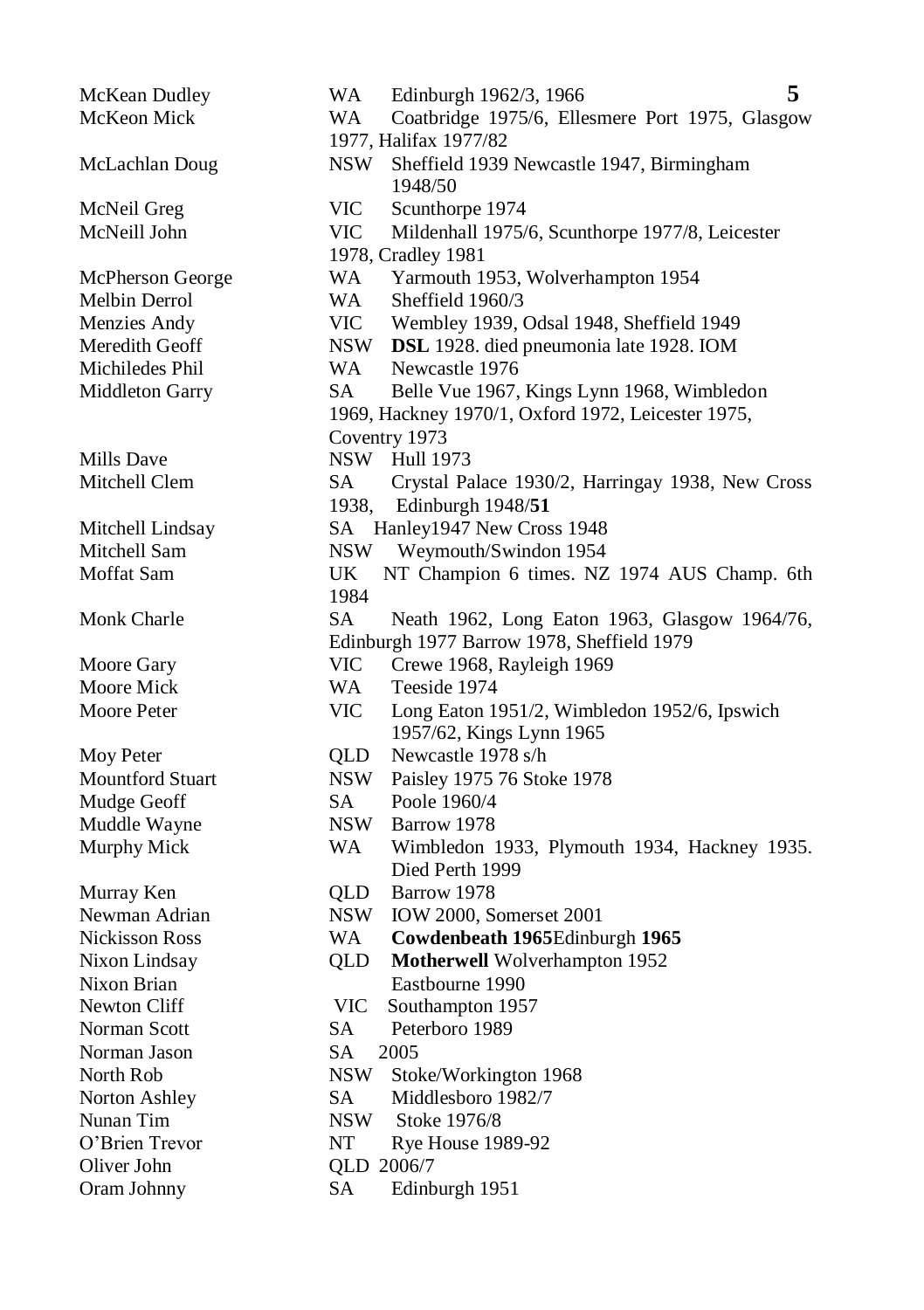| O'Neill Paul<br>6                                            | <b>NSW</b> | Cradley 1970, Crewe, Middlesborough 1968/9             |
|--------------------------------------------------------------|------------|--------------------------------------------------------|
| Packer Laurie                                                | <b>SA</b>  | Edinburgh 1930 Sheffield 1930, Glasgow 1939            |
| Palmer Ray                                                   | NSW        | <b>Glasgow 1980-86</b>                                 |
| Page Mick                                                    | <b>NSW</b> | 1971                                                   |
| Parker Shane                                                 | SA         | Ipswich 1990/4, Middlesboro 1995/6, Kings Lynn         |
|                                                              |            | 1997/2000 Belle Vue 2000, Peterboro 2001/2, Kings      |
|                                                              |            | Lynn 2002/3, Glasgow 2003/9                            |
| Paynter Alan                                                 | <b>NSW</b> | Newcastle Berwick 1969/71                              |
| Parsons Joel                                                 | NSW        | Rye House 2004, Hull 2005, Belle Vue 2006,             |
|                                                              |            | Newport 2007                                           |
| Parsons Syd                                                  | <b>WA</b>  | Edinburgh 1930                                         |
| Payne Arthur                                                 | <b>NSW</b> | Tamworth 1947, Birmingham 1947/54                      |
| Payne Steve                                                  | <b>NSW</b> | Milton Keynes 1981/9                                   |
| Pearce Max                                                   | VIC        | Yarmouth 1948                                          |
| Pearce Mark                                                  | OLD        | <b>Stoke 1989</b>                                      |
| Pearce Frank                                                 | QLD        | ISL 1928, High Beech 1931, Plymouth 1931/4             |
| Pearson John                                                 | NSW        | Edinbugh 1970. Former sidecar man                      |
| Peck Joey                                                    | <b>NSW</b> | <b>Stoke 1953</b>                                      |
| Perron Mark                                                  |            | NSW Berwick 1972                                       |
| Phillips Ron                                                 |            | NSW Edinburgh 1950, Ashfield 1951/2, Motherwell        |
|                                                              |            | 1953/4, Ipswich 1955, Leicester 1956                   |
| Phillips Jim                                                 | WA         | West Ham S/H 1965                                      |
| Platt Cec                                                    | <b>NSW</b> | Wembley/West Ham 1969                                  |
| Poole Matt                                                   |            | Peterborough 1990                                      |
| Poole Mick                                                   | NSW        | Poole 1991, Peterboro                                  |
| Powell Ben                                                   | OLD.       | Sheffield 2002/3, Carmarthen 2003/4, Boston            |
|                                                              |            | 2004/5, Coventry 2004, Rye House 2005,                 |
|                                                              |            | Mildenhall 2006                                        |
| Powell Mick                                                  | QLD        | Edinburgh Glasgow 1991/8, Berwick 1999/2003            |
| Prettijohn Don                                               | SA         | Cradley 1952, St. Austell 1952                         |
| Pratt Boyd Lyle                                              | QLD        | ISL 1928, Plymouth 1930                                |
| Primmer Tony                                                 | NSW        | Milton Keynes 1997                                     |
| Prior Justin                                                 |            | Wimbledon 1990                                         |
| Pryde Jock                                                   |            | VIC(?) Edinburgh 1950 Ipswich 1954. Scots born came to |
|                                                              |            | AUS in 1954 (lived in Scotland Died Aussie on          |
|                                                              |            | holiday)                                               |
| Pcyke Morrie                                                 |            | NSW Leicester/Ipswich 1955-6                           |
| Quigley Chris                                                |            | NSW Kings Lynn/Berwick 1973 1974 Glasgow               |
| Quinn Allan                                                  | <b>NSW</b> | St. Austell 1951/2, Harringay 1953, Southampton        |
|                                                              | 1954       |                                                        |
| Equato : Dava Kumata in English but nouveau dan in Australia |            |                                                        |

Errata : Dave Kumeta is English but now resides in Australia.

# **A Letter From Jack Chiswell to Fred Rogers**

Some time ago **Mike Kemp** from Norwich sent a copy of letter which is an interesting read with a great deal insight into the sport in the pioneer days. It carries no date and it probably has few inaccuracies but it is interesting nonetheless. **7**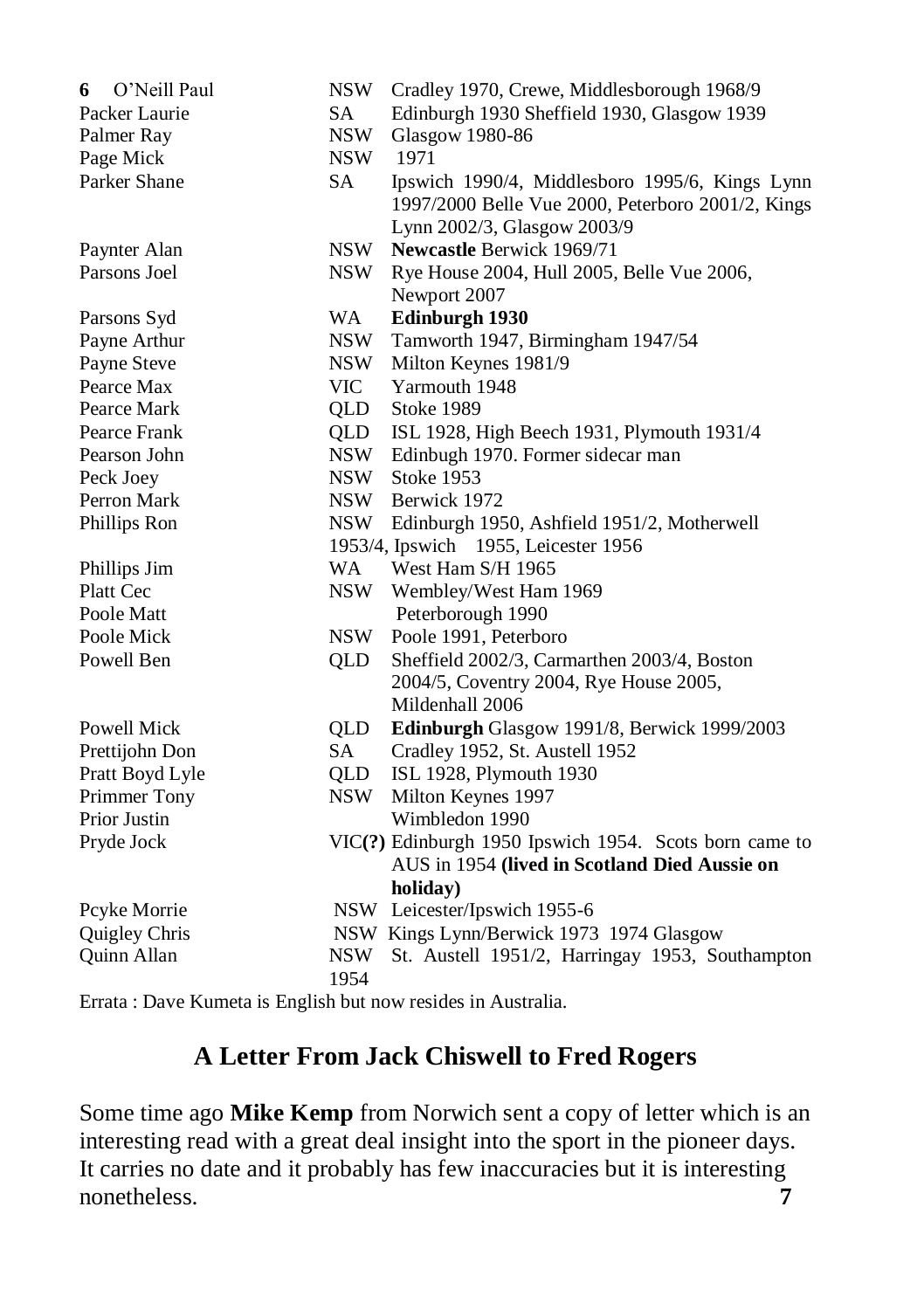Skipping the first paragraph which deals with items sent by Fred to Jack the letter goes on.

From what I understand, I am the oldest living rider in this country and I have to say that reading your letter took me back a long long way to what I consider to be the good old days?

At the time racing came to High Beech I was a garage lad owning a New Hudson for transport. This I used on the track for a while.

Some time later, I was able to sell my local doctor's daughter a new Morris car and as a reward, my boss gave me a used Coulson B motorcycle, which I duly used for transport. This allowed me to adapt the New Hudson for racing only.

I was lucky that the garage had a machine shop. After stripping down the engine, the first thing was to turn off  $3/16$ " (three sixteenths of an inch) from the base of the cylinder to raise the compression and then turn off about 6 ounces from each flywheel, grind out and polish both ports and fit a Bosch mag(nito). Finally, I removed the gearbox and made and fitted a countershaft.

All this gave a lot of satisfaction and made the bike quite competitive for a while. Frank (Chiswell) rode a Triumph Recardo but he never adapted it. The early days were great fun for all concerned, it was the beginning of a new sport which took the country by surprise.

I always remember one incident at High Beech, at the start of one meeting it came over the speakers that Bill Capsey, a rider of "no mean

proportions", would make an attempt on the track record.

He eventually emerged from the pits with a little Francis Barnett two stroke under one arm. The crowd were highly amused, as you can guess.

I have to say that my greatest disappointment concerned "The News of the World Trophy". Jack Barnett and myself had worked our way to the final. By this time I had changed jobs in order to earn enough money with which to get a better machine. In due course a 500cc road model Douglas came my way. This was the model upon which the Dirt Dougie came about. I put a lot of work into the engine and fitted a new rear wheel with a larger section tyre. When I finished it proved to be four or five seconds faster than the New Hudson over four laps.

My new boss was very keen for me to win the trophy and offered to have the engine tuned by Glanfield Lawrence, a specialist firm in the field. I certainly could not afford at that time to have it done, it was very expensive and cost more than the machine.

The bike was duly delivered on the morning of the race day. When the **8** finals came, I was lucky to get to the inside position and was able to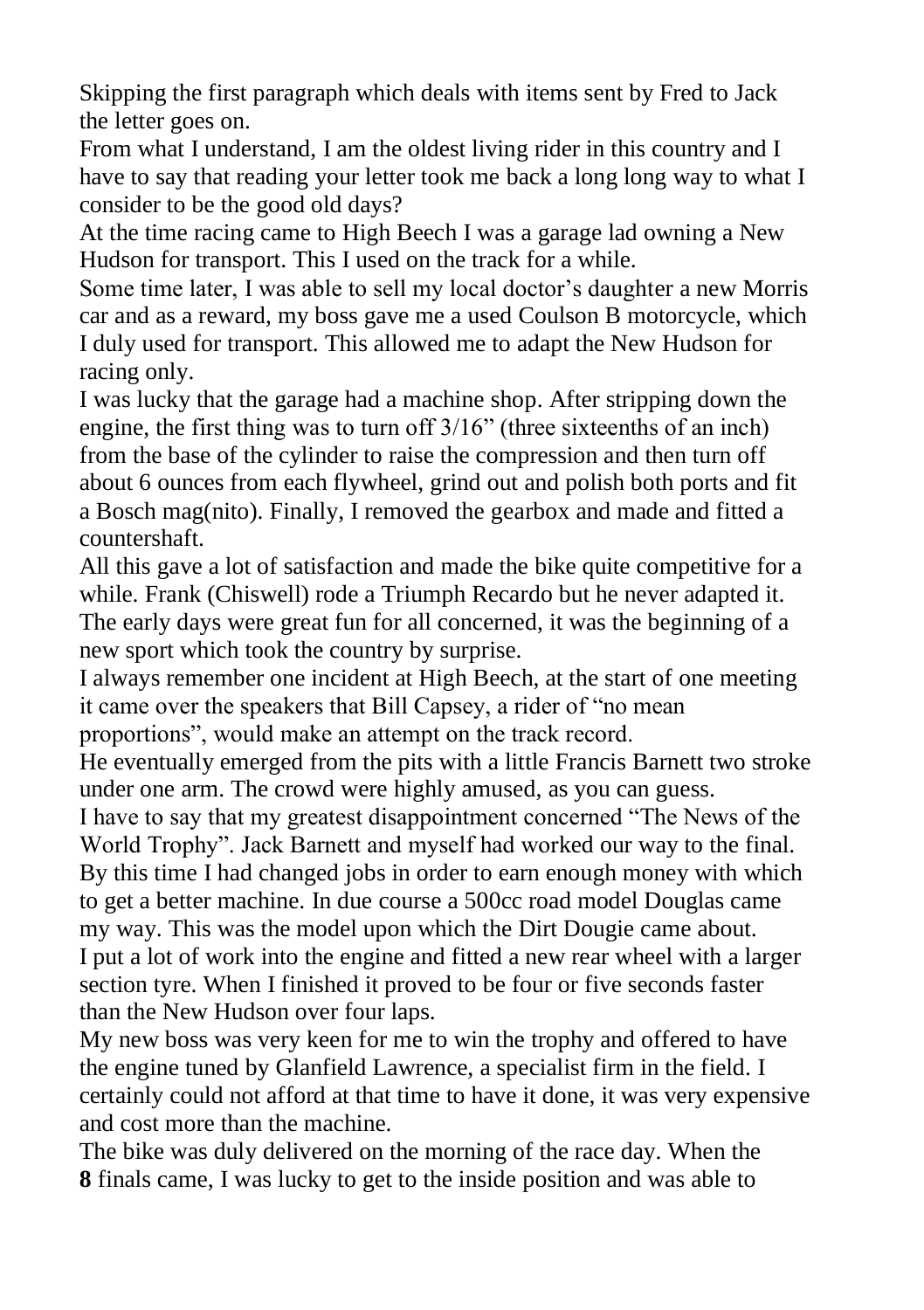take the lead for a lap and a half, when alas, the engine began to misfire very badly with the result that I had to retire after three laps. At that time when I got back to the pits I just did not know where to hide myself, for I felt very bad about it, being the local lad with a local following I felt I had let them and my boss down badly.

It was a day or two before I could face that "B" bike again, however, it had to be done. The plugs were changed the mag was checked and tested and the carbs cleaned.

Off we went to the track for a test run, but sadly the fault persisted, a lot of head scratching went on and we came to the conclusion that the trouble must be due to fuel starvation.

As you know the Dougie had a separate feed to each carb. Upon removing the fuel pipe, the fuel flowed freely from the tank, when it came to the rear one, fuel just trickled out. On removing the tap we found a matchstick, broken in half and wedged into the tap thus restricting the flow.

Some time later, one of the riders told me that Jack Barnett was a regular customer of Glanfield Lawrence ?

I think it was in 1930 that a Mr Jackman came down from Preston to see Frank and myself. He stated that a new track was being built at Preston and that he would like us to form part of the team there. This we did in due course and I have to say, that after a poor start, I spent two very happy years there. The poor start was due to the fact that Mr Jackman advised me to buy of the Coventry Victor dirt bikes. I never got to ride the machine in an actual race, for each time I took it out for practice, it failed. In the end they took it back, gave me my money back and scrapped it.

We won the Championship of the North Trophy and as a reward we did a tour of Germany which we all very much enjoyed.

Frank went over to Liverpool for the second year.

At the end of the second year I decided to give up racing and start up in the motor trade.

Jack goes on to tell of how he set up in business how he was amazed to have been reported as dying in 1971. (See Preston articles for more on Jack's career.)

# *News of the World* **Dirt-Track Championship Belts**

In the not too distant past a trophy awarded by the Sunday newspaper the News of The World and won by Billy Dallison came on the market and was snapped up by the owners of the title. **Nick Mays**, Archivist for News International Limited has kindly sent the following details of the trophies. **9**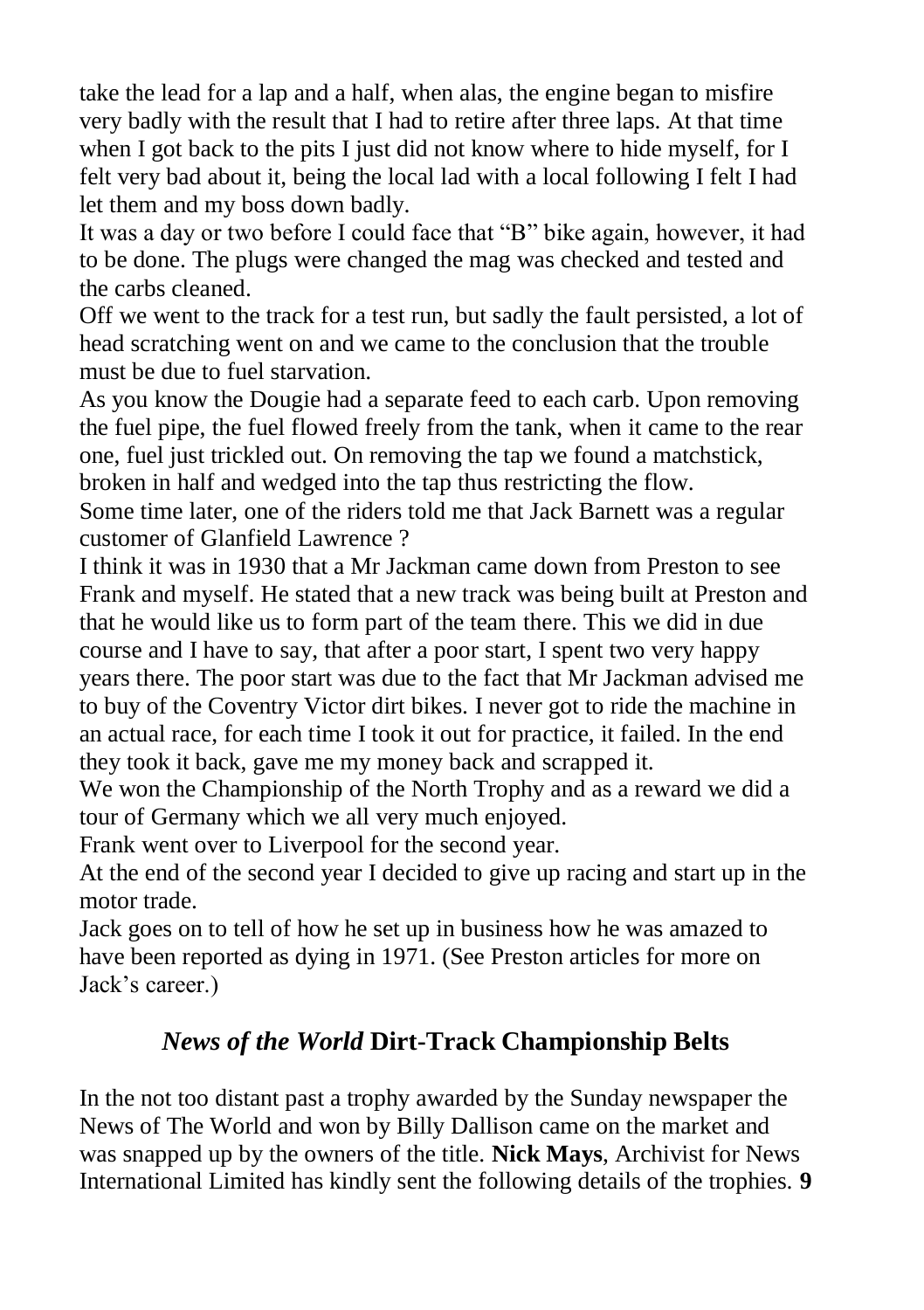#### **NOTES**

- All information is taken from reports in the *News of the World* unless otherwise stated.
- The dates cited are those of the reports in the *News of the World*.
- 14 belts (worth 50 guineas each) plus 2 cups were presented at various tracks by 2/9/1928. [One track where a belt was purportedly presented remains unidentified as only 13 tracks are subsequently mentioned in reports.]

#### **Belle Vue (Manchester)**

[23/9/1928 Semi-finals to be run in the coming week (riders listed). No subsequent reports.]

#### **Crystal Palace**

- 19/8/1928 Roger Frogley won the first challenge belt, beating Gordon Cobbold and Arthur Willimott
- 26/8/1928 Roger Frogley retained the belt beating Lionel Willis.
- 2/9/1928 Roger Frogley retained the belt beating Joe Francis. [A cartoon by The Tout was also published on the back page featuring racing at Crystal Palace which included Roger Frogley wearing his belt.]
- 16/9/1928 Roger Frogley retained his belt beating A.R. "Buster" Frogley (his brother) and Dick Bellamy (Coventry)
- 23/9/1928 Roger Frogley retained his belt beating Arthur Willimott.
- 30/9/1928 Roger Frogley retained his belt beating Jimmy Taylor (retired).
- 7/10/1928 A.R. "Buster" Frogley beat Arthur Willimott and Walter Harris (the title was vacant, Roger Frogley having retired as the holder).
- 21/10/1928 Roger Frogley beat A.R. "Buster" Frogley.
- 7/4/1929 A.R. "Buster" Frogley beat Colin Ford and Bill Bragg.
- 14/4/1929 Colin Ford beat Ivor Creek and "Tiger" Stevenson (tied).
- 21/4/1929 Colin Ford beat Triss Sharp (pushed his bike over the line) and Jack Barrett (did not finish).
- 28/4/1929 Gordon Baxter (Birmingham crack) beat Ron Johnson and Colin Ford.
- 12/5/1929 Ron Johnson beat Nick Nichol and Ben Heiatt.
- 26/5/1929 Ron Johnson beat Gus Kuhn and Jack Barrett.
- 9/6/1929 Triss Sharp beat Gus Kuhn and Jack Barrett.
- 16/6/1929 Roger Frogley beat Gus Kuhn and Billy Coghlan.
- 7/7/1929 Ivor Creek beat Triss Sharp and Arthur Willimott in a "News of the World scratch race"
- 21/7/1929 Ron Johnson beat Clem Cort and Gus Kuhn.
- 4/8/1929 George Lovick beat Arthur Willimott and Bryan Donkin.
- 13/10/1929 George Lovick beat Les Blakeborough and Jack Barrett.
- 27/7/1930 Jack Barrett beat Geoff Taylor.

#### **Foleshill (Coventry)**

**10** [9/9/1928 Dates of heats to be announced later. No subsequent reports.]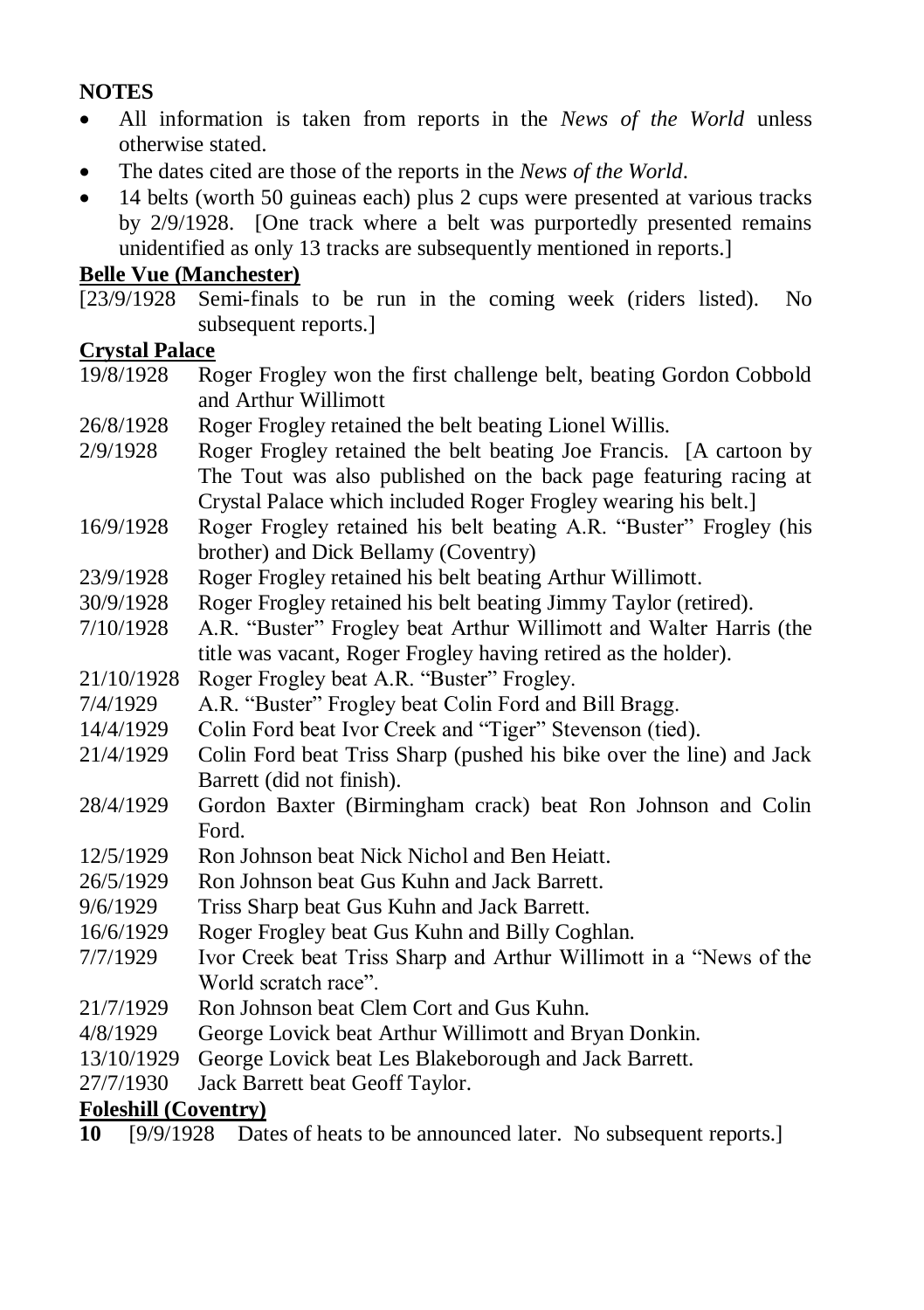13/10/1928 Syd Jackson won the final. [Information provided by Nigel Bird to the *News of the World* Archivist. See also *Speedway Researcher* Vol. 1, No. 1, June 2001 (page 11).]

#### **Hall Green (Birmingham)**

[23/9/1928 Semi-finals to be run in the coming week (riders listed). No subsequent reports.

#### **Harringay**

9/9/1928 Eric Spencer beat "Cyclone" Billy Lamont.

16/9/1928 Jack Bishop beat Ben Unwin in the "News of the World handicap".

[23/9/1928 Semi-finals to be run in the coming week (riders listed).]

#### **Knowle (Bristol)**

[9/9/1928 Dates of heats to be announced later. No subsequent reports.]

#### **Lea Bridge**

2/9/1928 Tommy Croombs beat Alan Kilfoyle.

9/9/1928 Tommy Croombs retained the belt beating D.A. Durant.

16/9/1928 Tommy Croombs retained the belt beating Allen Kilfoyle.

23/9/1928 Mart Seiffert beat Tommy Croombs (when his chain broke).

30/9/1928 Tommy Croombs beat Mart Seiffert (when the latter scratched).

7/10/1928 Tommy Croombs retained the belt beating Allen Kilfoyle.

#### **Stanley (Liverpool)**

[30/9/1928 Heats held [information only published in the Sunday Edition and not in the Sunday Special Edition]. No subsequent reports.]

# **Stamford Bridge**<br>30/9/1928 Roge

Roger Frogley won the "silver cup" (beating Roger May).

# **West Ham**<br>14/10/1928

"Sprouts" Elder beat Ivor Creek and Tommy Croombs.

#### **White City**

14/10/1928 Clem Cort beat Mart Seiffert and Hilary Buchanan (Vic Huxley did not finish). [A photograph of Clem Cort wearing over his shoulder the belt he had just won was also published in the First, Saturday and Sunday Editions but not the Sunday Special Edition, that day.]

#### **Wimbledon**

[23/9/1928 Semi-finals to be run in the coming week (riders listed). No subsequent reports.]

#### **Wolverhampton**

22/9/1928 Won by Billy Dallison [see reports in the *Express and Star* on the  $22<sup>nd</sup>$  and  $24<sup>th</sup>$ .

# *News of the World* **Dirt-Track Championship Cups**

**List of Winners**

#### **Greenford**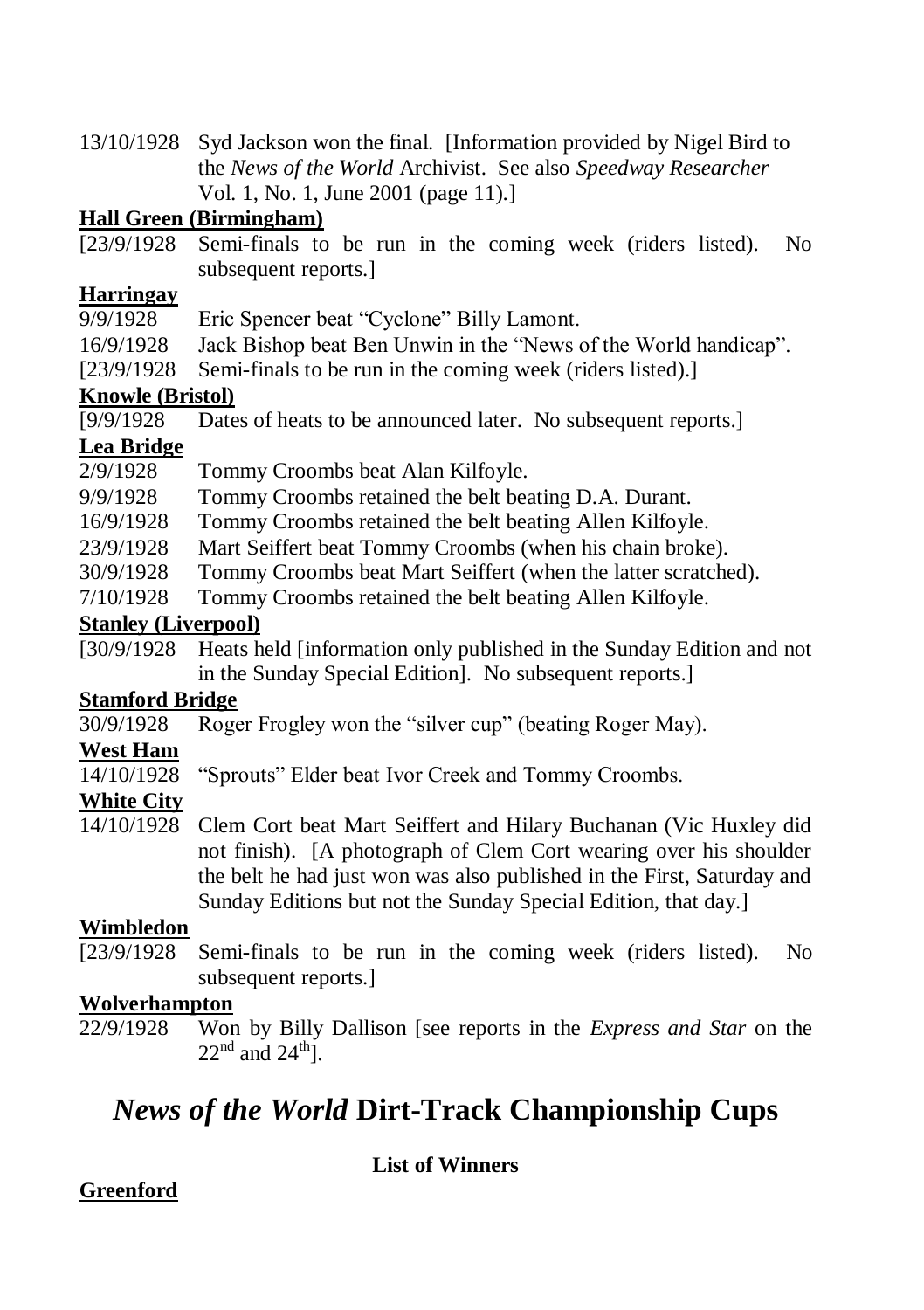30/9/1928 Len Dallimore beat Les Blakeborough and S. Brown.

#### **King's Oak (High Beech) 11**

- 2/9/1928 N. Humphrys beat J. Reeves and G. Farley.
- 9/9/1928 Jack Barnett beat E. Farley and D. Seaman.
- 30/9/1928 Jack Barnett beat E. Farley.
- $7/10/1928$  Jack Barnett beat D. Seaman and E. Farley (and won the "belt" outright as it was the fourth occasion he had triumphed).

[Note: All references to racing at King's Oak are for a cup except when Barnett won the trophy outright when it is referred to as a belt four times in the report.]

# **BILLY DALLISON [William J. Dallison]**

Just for good measure **Nick Mays** has compiled a very comprehensive profile on Bill Dallison which makes interesting reading.

1901/1902 Born in London.

- c.1904 Family moved to Canada, when he was aged three, and stayed there for 7 years.
- c.1911 Family returned to England, settling in Birmingham.
- 1928 Took up speedway racing.
- 1929 Member of White City (Manchester) team in English [Northern] League.

Lost to Billy Lamont in a triangular match at Harringay run alongside the Harringay v Perry Barr league match, having beaten Jim Kempster in the first round - he is described in the report as "the Manchester crack‖ [*News of the World*, June 30].

Raced against the Australian Frank Arthur in a challenge match at Stamford Bridge which he lost 2-0 [*News of the World*, October 13].

Won the inter-speedway match at Stamford Bridge beating Billy Lamont (White City) in the heat and Colin Watson (Harringay) and Jim Kempster (Wimbledon) in the final [*News of the World*, October 27].

Won George Formby First Hurdle Cup.

1930 Captain of the Hall Green (Birmingham) team in the Southern League.

Beat Jack Barnett 2-0 in a special match and also won the scratch race at High Beech - he is described in the report as "the Birmingham" crack‖ [*News of the World*, April 13].

Took part in the inter-track match at High Beech, winning his heat and coming second (to P. Bishop) in the final; also won the scratch race [*News of the World*, April 20].

Took part in the Big Six Match at High Beech on April 26, losing his heat to Frank Arthur (Stamford Bridge). Won the Big Four match at Stamford Bridge the same evening beating Len Parker in the final [*News of the World*, April 27].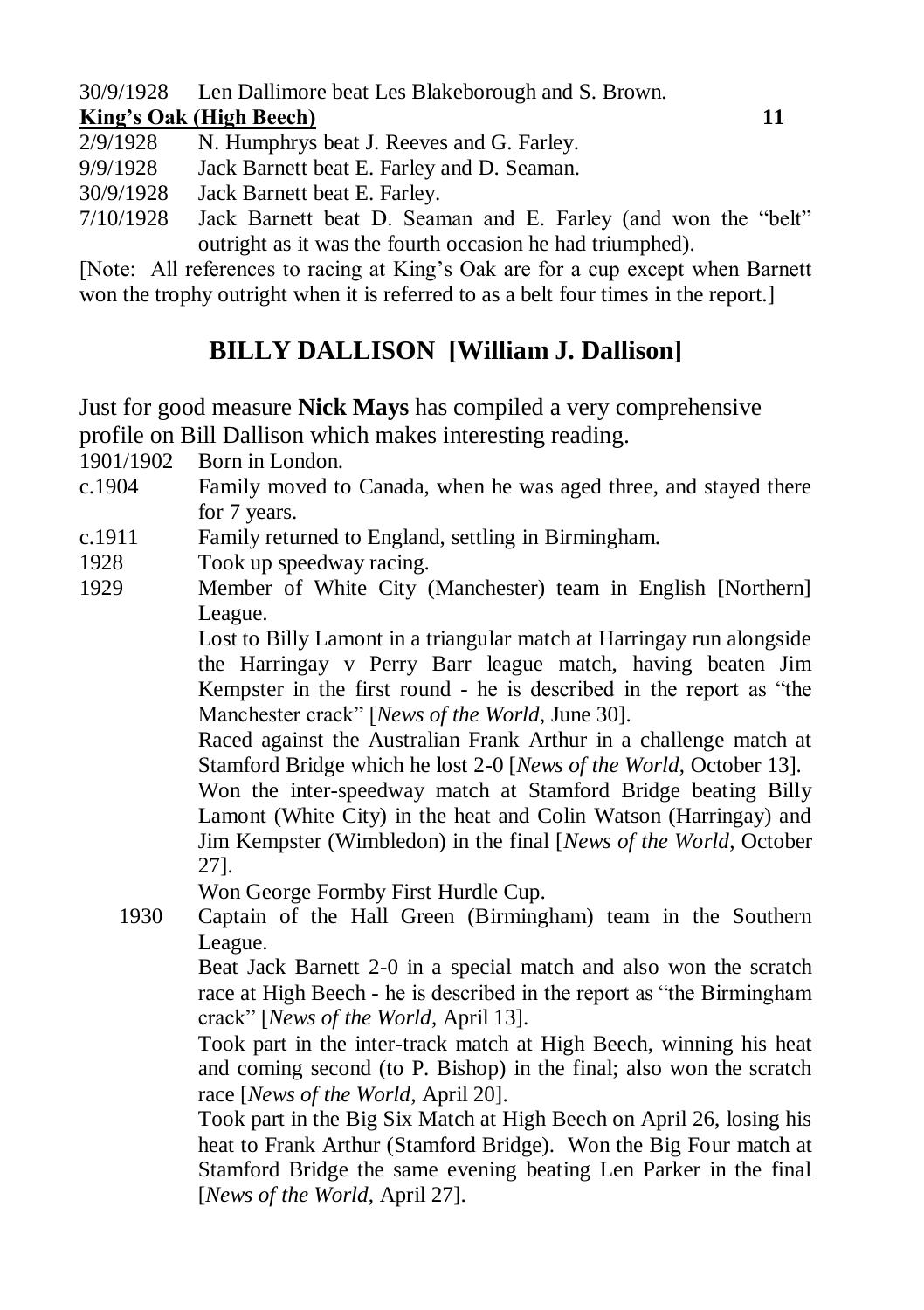Member of Homeland team in unofficial match versus Colonies held **14** at West Ham on May 1 [Homeland won 27-16].

Recorded as winning 3 heats in the King's Oak (High Beech) v Hall Green (Birmingham) league match [*News of the World*, May 5].

Took part in the Big Six Match at Stamford Bridge, losing his heat to Wal Phillips (Stamford Bridge) after suffering engine trouble [*News of the World*, May 25].

Scored maximum points in the home league match against Stamford Bridge, the 1929 champions; also defeated Frank Arthur (Stamford Bridge) 2-0 in a match race [*News of the World*, June 8].

Took part in the Big Six Match at Harringay, losing his heat to Vic Huxley (Harringay), which followed the league match which Hall Green won 32-22. [*News of the World*, June 22].

Was involved in a crash with Bill White (Stamford Bridge) in the first heat of the league match at Stamford Bridge, which Hall Green lost 19-35, and was taken to hospital [*News of the World*, June 29]. He did not race again that year.

- 1931 Member of High Beech team in Southern League.
- 1932-1933 Member of Clapton Saints team in the National League [they began the 1932 season in Southampton and moved to race on the Lea Bridge track after 11 matches].
- 1933 The following notice from the *London Gazette* was reprinted in *The Times* under the heading "Partnerships Dissolved" on March 29 (21e): *"W.J. Dallison and A.E. Titley, motor agents and engineers, 89 Granville Street, Birmingham, under the style of "Granville Motors."*

Included in the Possibles team for the second Test Trial match to be held at Clapton on June 17, 1933 [*The Times*, June 12, 1933 (4c)].

- 1934-1937 Member of Harringay team in the National League. The team won the London Cup and the National Trophy and were runners-up in the National League and ACU Cup in 1935. When the Provincial League started in 1936 he additionally rode for Southampton, continuing this dual role in 1937.
- 1936 Won the Hendy Trophy.
- 1936-1939 Member of Southampton Saints team in the Provincial League [as well as Harringay in the National League]. They won both the league and the Provincial Trophy in 1936 and were runners-up in the league and Coronation Cup in 1937. The league was renamed National League Division 2 in 1938. In 1939 Southampton replaced Bristol in National League Division 1 but the season was never completed due to the outbreak of the Second World War.
	- 1937 Member of the English Provincial Riders team for matches 1, 2 and 4 of the five match series versus Australia held during July to August which Australia won 5-0. **15**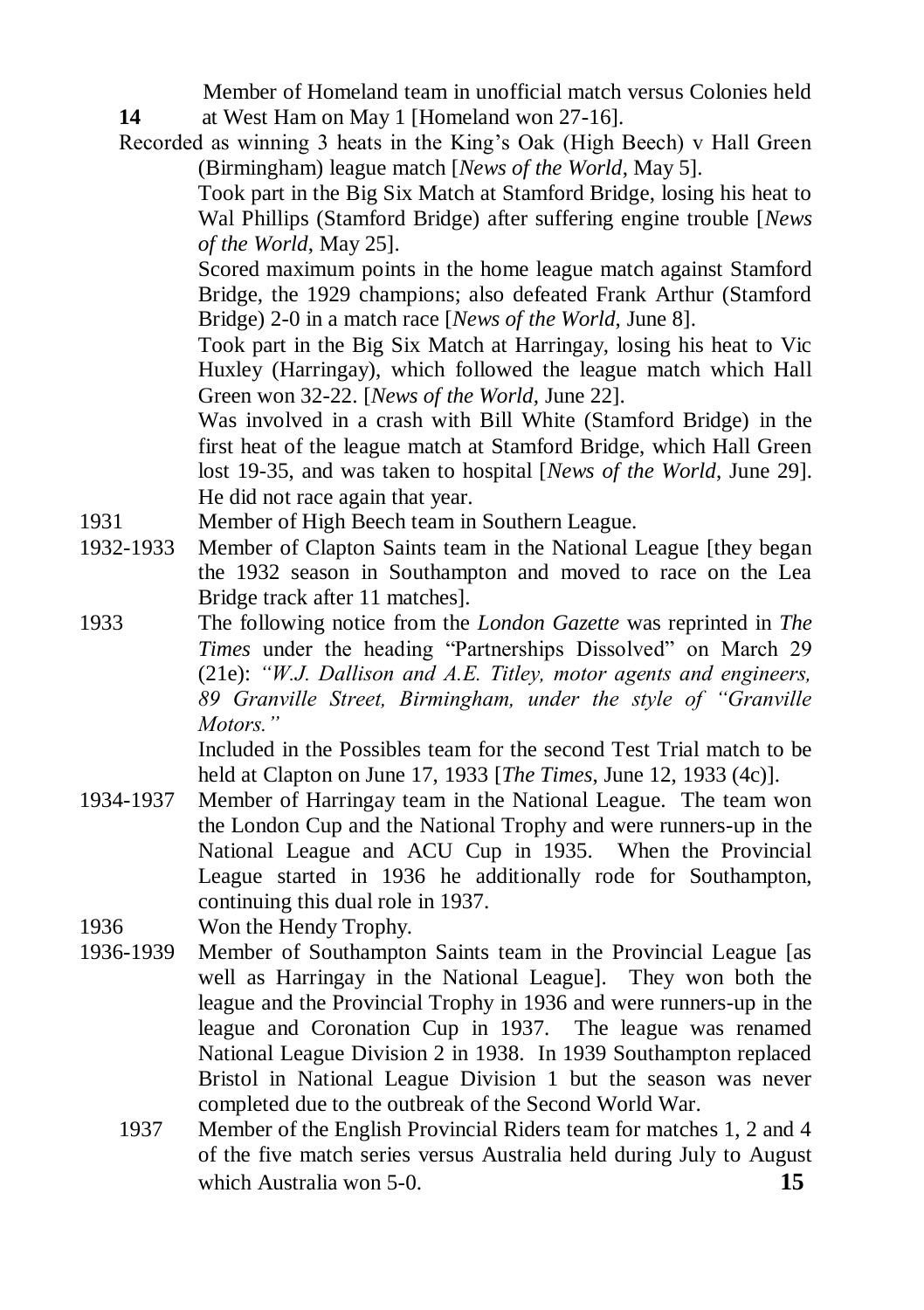| 3] in a seven match England v. Dominions (Division 2) series            |  |
|-------------------------------------------------------------------------|--|
| [England lost the match 53-55 and the series 2-5].                      |  |
| Won the Beernem Speedway Cup at Bruges.                                 |  |
| 1940<br>Retired.                                                        |  |
| n.d.<br>Owned a garage on Tyburn Road, Birmingham.                      |  |
| 1942-1946<br>Manager/Licencee, the Fox Hotel, Hurst Street, Birmingham. |  |
| Died on March 25 in Birmingham [aged 45].<br>1946                       |  |
| His brother, Joe Dallison, was also a speedway rider.                   |  |

# **Waveney Speed Track at Bradwell in 1932**

**Keith Farman** has sent in the following from a local newspaper dated Saturday 11th June 1932 The Yarmouth Independent & Journal.

Any wonder of the increasing popularity of motorcycle racing all over the country is quickly dispelled by a visit to any of the tracks. Here are real motorcycles, stripped of all unnecessary "frills" and tuned to the highest pitch of efficiency to give the speed and acceleration that win races. Ugly? In a way. They are not the gaudy, chromium-plated machines ridden by the youths in gaily coloured, berets and scarves. Noisy? Yes, but to fit them with silencers and mudguards would be as great a sin as to harness a racehorse to a cab. The sharp roar of the exhaust is as pleasant to the ears of the enthusiasts as the sweetest music and the whiff of the racing oil and "dope" left by the machines roaring past. With its engine screaming madly is more alluring than the most expensive perfume.

And thrills? Watch one of the machines skidding and jumping on a treacherous corner, with the rider kicking at the ground with mettle-tipped boot in what seems an impossible attempt to keep it upright. He's off! No, he still has his mount under control, and is nearly out of the bend. A quick flick of the wrist and he accelerates madly up the straight to flash past the post!

Is it any wonder that the attendances at the "Waveney" speed track, on Doles Meadow, Bradwell, have increased steadily since the track was first opened only a few weeks ago? The crowd on Saturday was a record one, and there is even sign that it will continue to increase.

Saturday 18th June 1932Independent & Journal

The Waveney Speed Track at Doles Meadow, Bradwell, is becoming more popular than ever. And no wonder! Riders bedecked in their helmets and outfits, exhaust popping like machine guns, and riders and machines hurtling round the course at breakneck speed all present a wonderful **16** spectacle.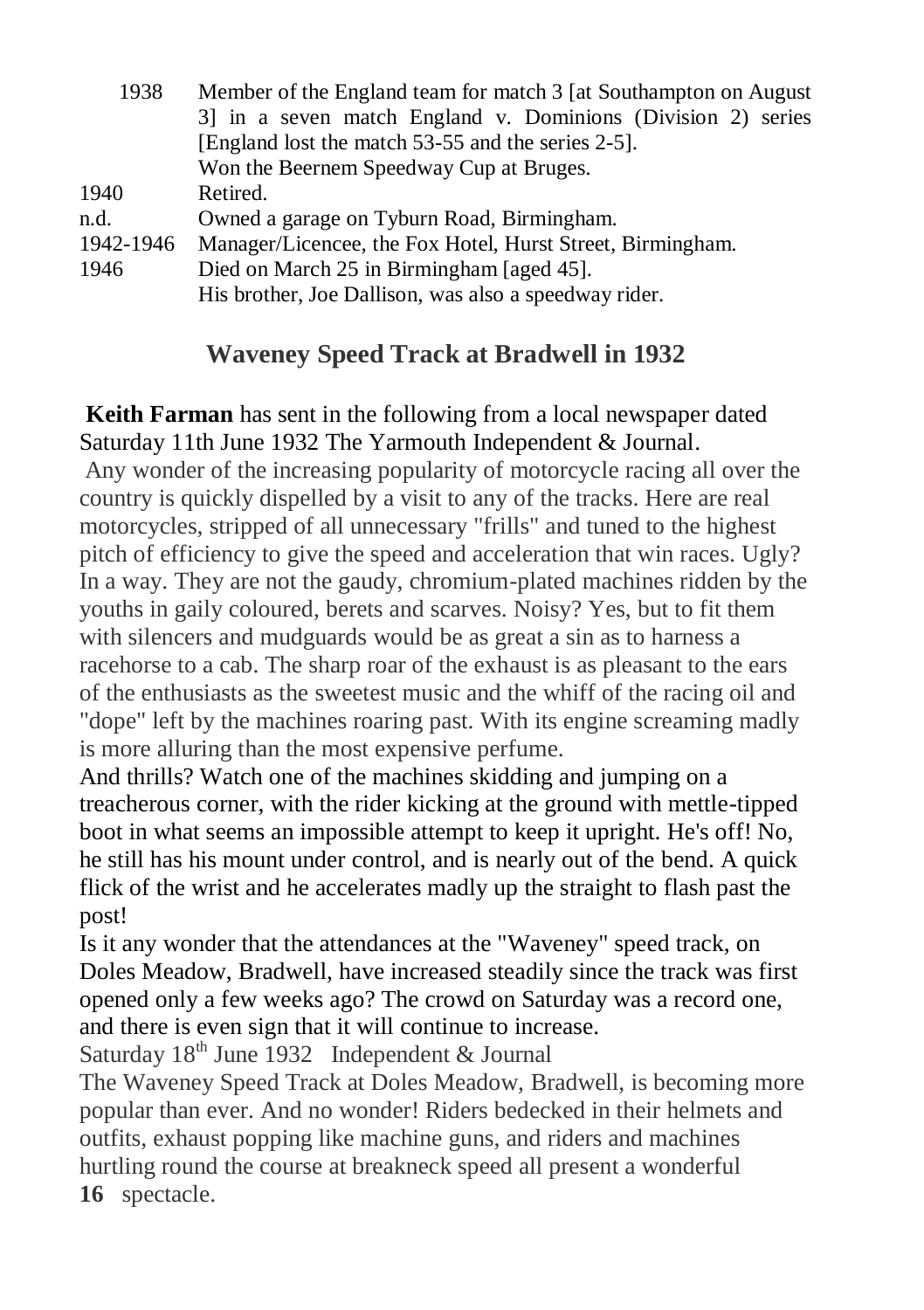And the maidens! They adore the sport! Here are thrills, which have hither to remained unseen in Yarmouth. They crowd to the rails and cheer their fancies on perhaps the time will come when, like the nights of old these aces will wear the favours of their lady loves.

Thrills are certainly not lacking at the Bradwell Speed Track. Picture a rider traveling around the course at a high speed. He reaches the bend, digs his metal toe into the ground to help him take the comer, he has almost rounded it when his front wheel skids, he wrenches the handle bars to straighten his machine, it gets a wobble, with a superhuman effort he straightens it again-and now he is accelerating on the straight. These are only a few of the thrills. Sometimes a rider, in spite of his pluck, cannot get his machine straight-and then the initiate-he crashes and sprawls on the ground, his machine whirling its wheels round in the air and sputtering like a demon about to meet an untimely end, and the rider? He first picks himself up, sweeps off superfluous dust and turf, and endeavors to remount his machine and finish the race.

#### **Publications**

#### **Tears and Glory – The Winged Wheel Story. Arnie Gibbons**

I've had this book for a fair while now and I must tender an apology to Arnie for my tardiness in reading it. The first thing is the title  $-$  it is so apt as Reading Speedway has had more than its fair share of highs and lows. I had hoped by now that the low that was the closure of Smallmead and the cracking wee training track would have bottomed out and the rising graph would indicate a new venue was on the horizon.

Arnie sets out in, a fairly forthright way, the story of the team that like a bride had something old (Tilehurst), something borrowed (the team name Racers were once the Harringay team) and something blue (the team colours). The low of the closure of Tilehurst and the high of the new track at Smallmead are alluded to in the title as are the World Championships for Anders Michanek and Per Jonsson. These highs can be set against the lows including the loss of Geoff Curtis and Denny Pyeatt to track accidents and Per Jonsson's horrific injuries. I'll finish this on a high remembering Racers as champions of their league on five occasions.

The book has lot of team photos and an interesting and useful resume of club statistics. The most interesting is the list of Testimonials which were given to eight men over the 40 year period.

The book is 256 pages of history of Reading to date. I hope Arnie will be able to write the next generation book covering the next 40 years. **17**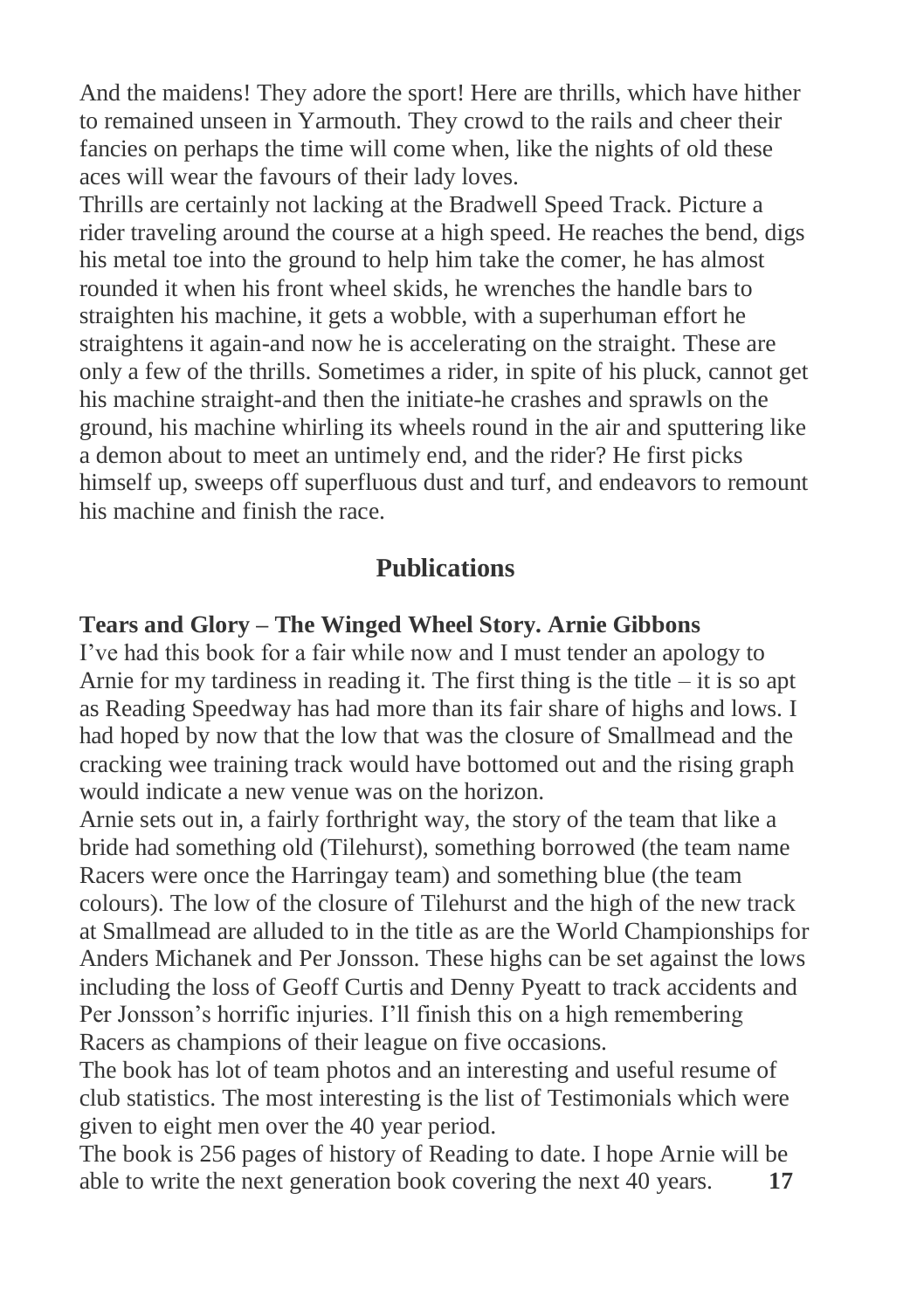The book costing £15.00 (inc P  $\&$  P ) is worth every penny. Get yours from <http://www.readingspeedway.com/tearsandglory.html>and by post from: 102A Cole Park Road, Twickenham, TW1 1JA Cost £15.Cheques payable to A.Gibbons. Review by **Jim Henry**

#### **Coventry's Two Speedways – The Story of Lythalls Lanne and Brandon Speedways from 1928 to 1939. Colin Parker**

When Graham and I founded The Speedway Researcher all those years ago we probably had a dream that our humble wee mag might just bring information on relatively unknown venues into the open. So, when someone we have known and been supported by from the off as a subscriber and contributor, brings out a definitive book on the largely unreported pre-war era of two tracks, we are both well pleased to let you know about it. Indeed we urge you to add this one to your collection. Colin's commitment to the history is evidenced by this very lovely book, a limited edition, which he has funded himself. The book has lots of interesting photographs to illustrate the history of the lesser known Lythalls Lane track and the modern day home of the Coventry Bees at Brandon. Lots of action shots showing the pioneer machines spraying cinders everywhere as the rider flat out along the bike tries to keep in on course. Don't be like the youngsters pictured on the back page of the book – buy a copy and get into history of these two pioneer tracks.

£14.99 plus £1.76 P & P from Colin Parker 59 Clinton Lane, Kenilworth, Warwickshire, CV8 1AS [colineparker@tiscali.co.uk](mailto:colineparker@tiscali.co.uk) 011926854852. Review by **Jim Henry**

#### **The Story of Grass-track Racing 1966-74, D.Stallworthy 2009**

Grass-track, Speedway, moto X, commentator Dave Stallworthy is back in print with a smashing new book on Grass-track racing. It is the follow up to his very enjoyable 1950-1965 grass-track history which came out some time ago. The new book is full of evocative photos many snapped by the late Gordon Francis, including all the great names of solo racing such as, Peter Collins, Julian Wigg, Chris Pusey, Brian Maxted, Andy Ross, Tig Perry, Brian Clark, Arthur Stuffins, John Webb, Don Godden, Graham Banks, Reg Luckhurst, brothers Chris and Dave Baybutt, and not forgetting my old friend octogenarian Lew Coffin who is still actively involved in the sport today. The name Adrian Kessell of St.Dennis appears many times across the Centre results, proving he was committed and prepared to travel. The sidecar crews of that era are also featured, a photo of St.Austell's Ken Westaway and Joe Sturtridge getting down to it leapt out at me on page 47! Top sidecar drivers of this nine year period were Steve **18** Smith, Paddy Lynch, Eddie Black, Dave Heath, Pete Robson,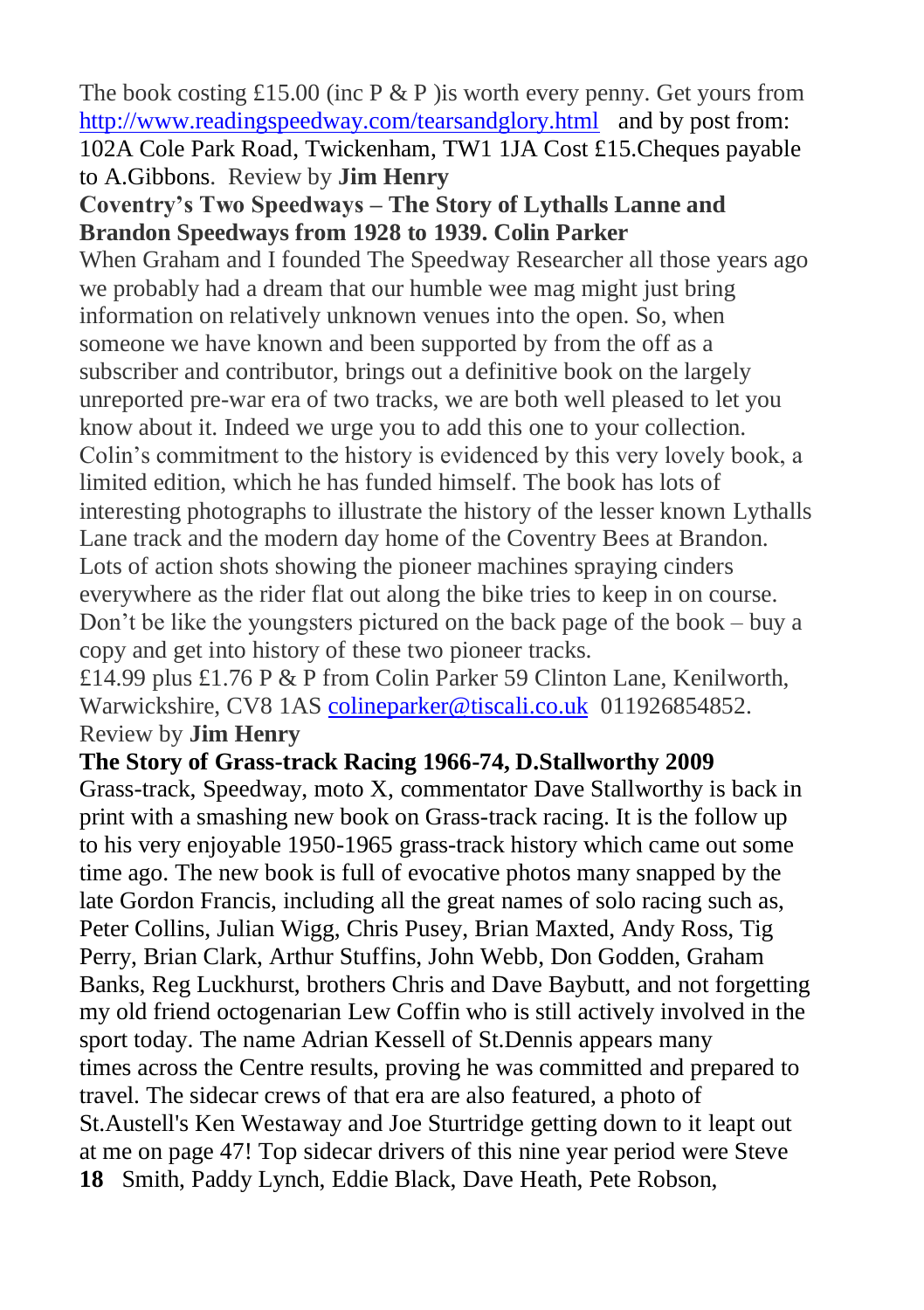Geoff Rawlings, Alan Artus, Roger Measor, Gerald Stoneman, Cecil Taylor and Dave Hunt.

This book has it all for the grass-track fans and will appeal to any track racing enthusiast across the country. Dave has lovingly put together over 300 pages which highlights the boom years in the sport and gives the winners pride of place in a roll of honour at the end of each chapter. I thoroughly recommend this book to you which was printed by Leopard Press. It can be purchased directly from Dave Stallworthy priced at £19-99 plus £1-99 P & P at 68, Glenfall, Yate, Bristol, South Gloucs. BS37 4LY. Review by **Jeremy Jackson**

### **Can You Help?**

We set out below requests for information – ideas on articles. We indicate who is seeking the information and are happy to put anyone in touch. **Eric Watson** is looking for details of race jackets used by club teams in Australia and New Zealand.

**Steve Standere** is interested in details of the American Touring Teams of 1937 and 1951 (details of most of their UK based meetings in web team files for 1951 – Shelbourne Park info not so complete.). He also is interested in the All-American Teams of 1936 and 1937.

# **Some Pioneer Aussie Information**

**Graeme Frost** sends some more information which may be of interest to the readers of Speedway Researcher. It concerns the first "broadsiding" in South Australia.

The Motor Cycle Club of South Australia, in conjunction with the Southern M.C.C., staged a track racing meeting on the Strathalbyn Racecourse on Saturday afternoon, 26 April 1926. Strathalbyn is a country town, which was about 35 miles from Adelaide on the road that existed at the time. The track was a grass/semi dirt track.

In reference to this meeting, The Motor Cycle Club [of SA] Year Book, published in June 1926, said: "At the Strathalbyn meeting a new style of riding was introduced by Johnny Wise, which was responsible for his making the fastest average speed ever put up on a S.A. race track, viz., 70.1 m.p.h. for five miles. At this meeting he employed the American style of skidding the corners, thus saving valuable seconds on those points. That is the S.A. record for track work, although the record for Gawler is held by Eddy Ferguson at 69.5 m.p.h. on grass. This sensational speed caused **19**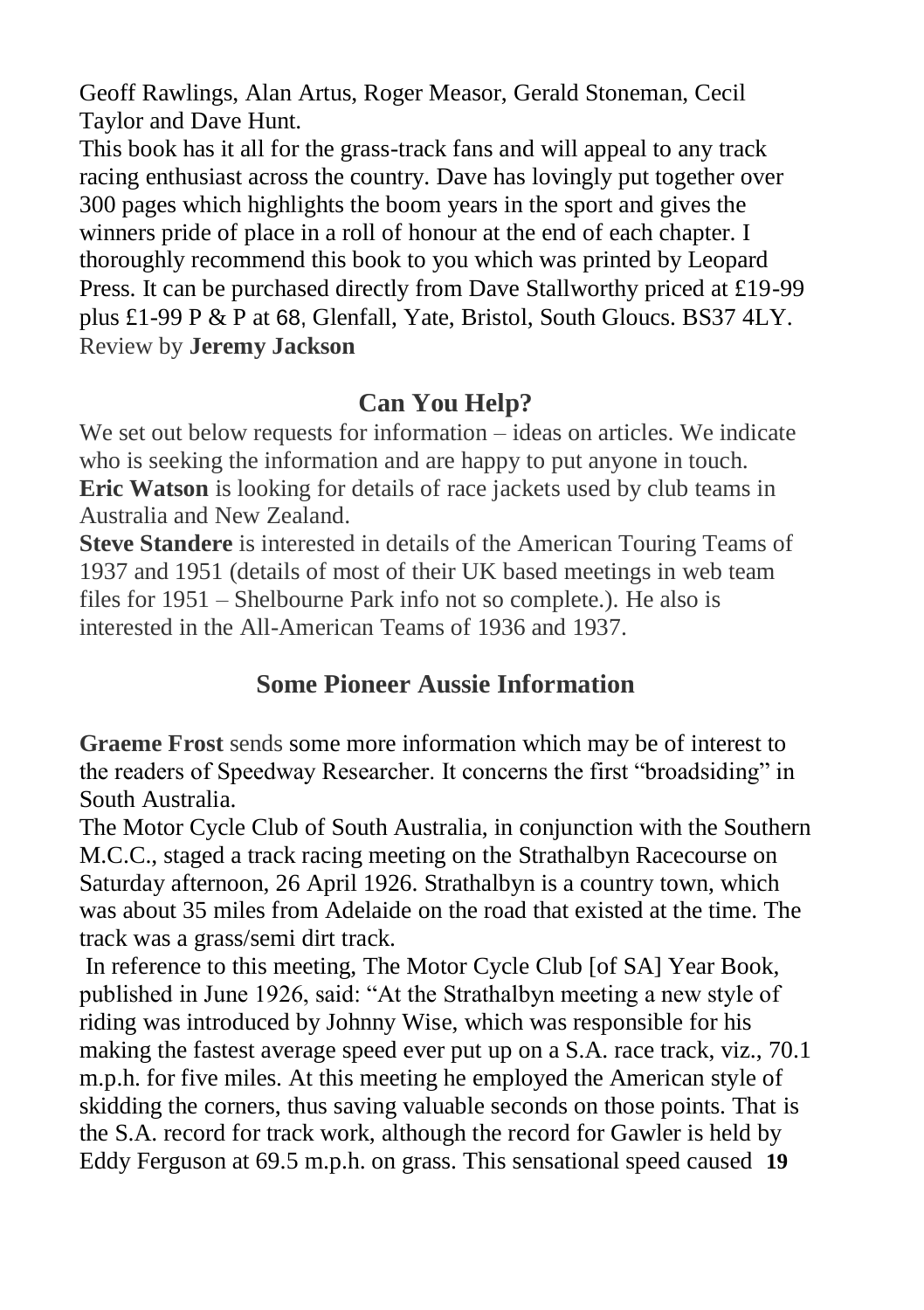endless comment at the time, and still does, but it has been clearly seen that the semi-dirt track at Strathalbyn was much the faster."

Johnny Wise, or Jack as he was more commonly known, was one of the pioneers of the Track Racing in South Australia and held the track racing record for 5 miles for three years in succession before he went to America, where he gained considerable experience in cornering. After being away some thirteen months he returned and again took up Track Racing for a brief time but had retired by the end of the 1920s, although still only in his twenties.

His younger brother, however, was much more enthralled by the sport and started racing as soon as he was old enough and went on to remain involved in speedway for most of his life. He was well known in England from the 1930s to the 1950s — he was Dick Wise.

# **A "New" Track In Essex**

Readers of the Opposite Lock, distributed to WSRA members, will have maybe missed a item about Arthur Pilgrim in which he mentioned a track at Leigh on Sea where he had raced in the pre-war era. A phone conversation with Arthur pinpointed the venue behind The Woodcutters Arms in the town. Another call saw WSRA President Terry Stone (who lives in nearby Thundersley) spring into action and a visit to the area reveals the pub is still there and some local corroboration that the track existed. Anyone have any more details of this hazy venue? **Jim Henry**

# **Former Yarmouth Speedway Star Billy Bales Celebrates his Eightieth Birthday**

**Keith Farman**, custodian of The Bloater Pond writes:

Saturday 6 June is always remembered as D-Day but for all the old Yarmouth Speedway fans it's also the birthday of their hero Billy Bales. This year was a milestone as Billy celebrated his eightieth birthday with a surprise party at the house of his son Andrew in Hellesden, with his family, friends and ex riders.

After the war Speedway racing attached big crowds all over the country. Soon young lads started to make their own tracks using the bombsites and any spare land to race like their speedway heroes. Speedway bikes have no brakes, so the lads took off the brakes and mudguards of their bicycles to **20** be like their Speedway heroes as they formed teams and leagues.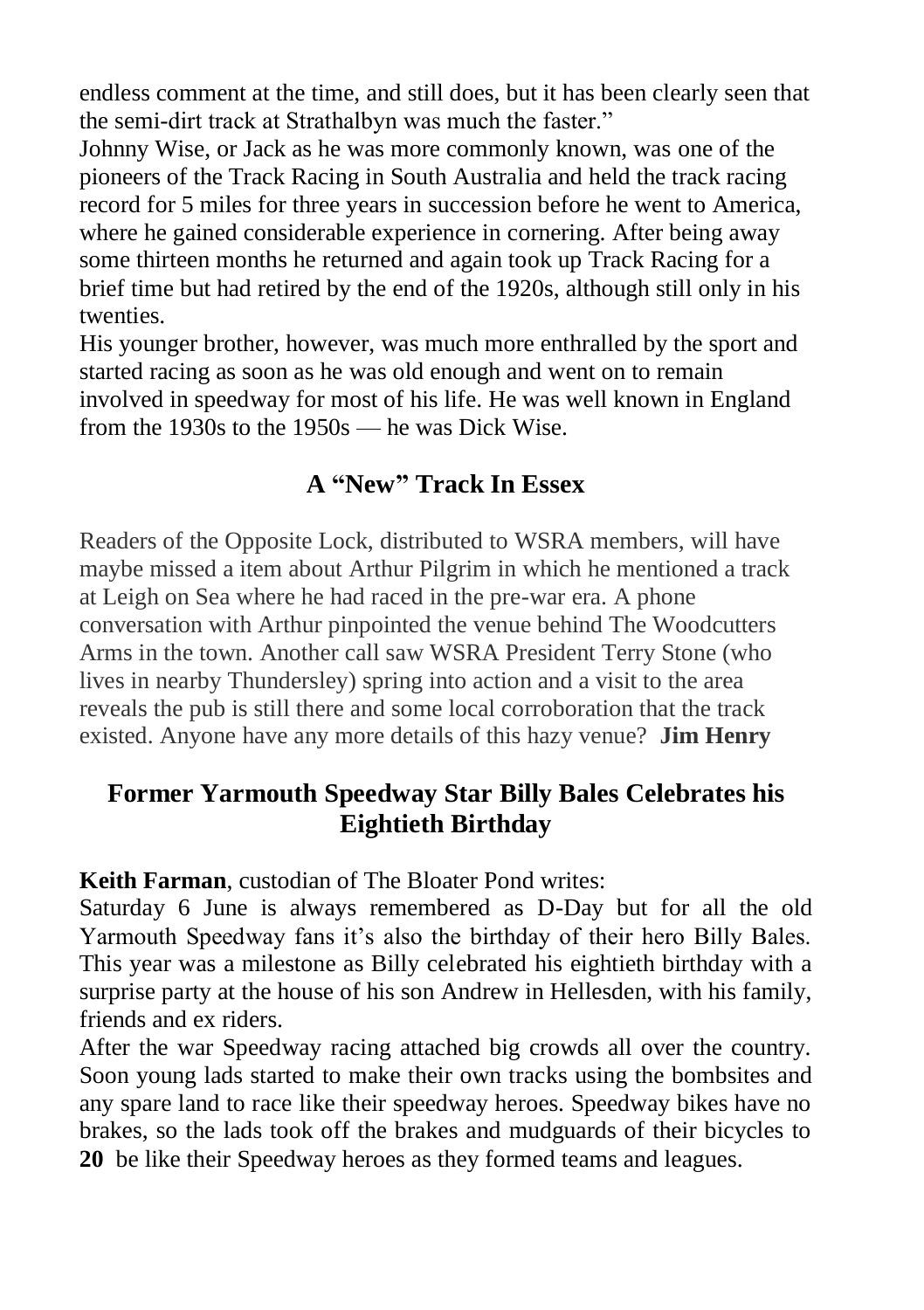Billy lived very close to the Norwich Speedway track and he too became one of the ‗Skid Kids', riding for the Hellesden Harriers on a track in the stadium car park. As they raced around they dreamed of becoming a speedway rider.

Norwich Speedway formed a partnership with the Yarmouth Stadium to promote a Yarmouth Speedway team to run in the Third Division in 1948. So in the winter of 1947-48 at Norwich, there was a training school set up for budding speedway riders, for the new team. Billy was one of the many who decided that he would try his luck at this school. During that winter he was noted, by one of the trainers, as the lad who "bent the bikes" as he seemed to crash a lot in trying to master the art of sliding a speedway bike at speed.

In the first meeting of the 1948 Norwich season Billy was given a race in the novice race. Billy, had been christened Raymond Arthur Bales, but for whatever reason was programmed that night as Billy Bales and the name stuck. So it was as Billy Bales that he rode in another novice race in the first ever meeting held at Yarmouth, getting a second place

The Yarmouth team had their first meetings away at Hull and Poole. Unfortunately at Poole in the very first race a serious accident happened which resulted in the Yarmouth rider, Reg Craven, losing his life. Two other Yarmouth riders were also injured that night.

The next night at Yarmouth, the depleted team had to race against Poole, in the second leg of the National Trophy match. Billy arrived at the Yarmouth track expecting to just get a ride in the novice race, but he was very surprised to find himself riding at reserve for the Bloaters. The reserve was programmed to have just two rides while the full team members had five. What happened next was the making of a Speedway Icon, as Billy was given three extra riders and in each he came second, to top score in his first ever meeting with 10 points, that made him an overnight sensation in what was classed as one of the most successful debuts ever record in Speedway.

This was just the start and soon he was scoring the maximum points for the Yarmouth team, plus he was also very fast, as he broke the Yarmouth track record in only his eighth meeting at Yarmouth. He was given rave reviews, as at just seventeen he was the youngest rider in the League. Most of the other riders were twice his age, he was also at just 5 foot tall he was also smaller that most of the other riders.

The Yarmouth track was egg shaped and this suited Billy's dare devil style of riding. He had the crowd gasping in amazement, as he would cut under riders who thought the bends were the same. If he could not get inside of an opponent he swept out wide and so those fans very close to the **21**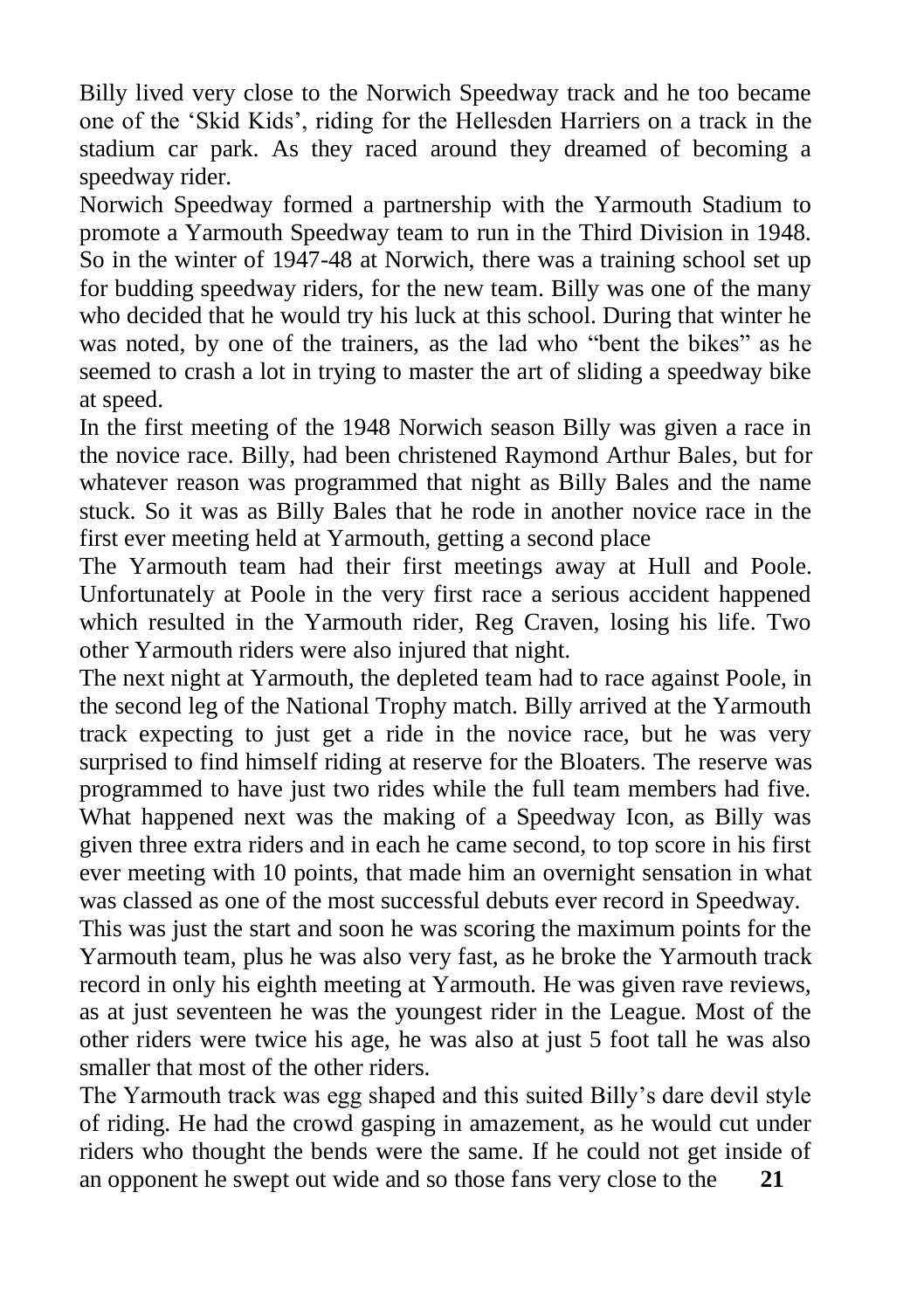fence were covered with the flying ciders. This was just magic.

Billy was making headlines in the Nation Press as the First of the 'Skid Kids' to become a speedway star. Now every 'Skid Kid' wanted to be the next Billy Bales. It was even said that Billy was the patron Saint of the ‗Skid Kids.'

During the winter of 1948-49, Billy practiced hard and it all proved worthwhile in the 1949 season. He had an incredible season for Yarmouth, breaking seven track records, and in one amazing run he rode at six tracks and took five track records. That season Billy won the Speedway Echo Mr. Max for scoring the most maximums 13 home and 4 away. He beat Billy Hole, Pete Lansdale and the great Vic Duggan. He won the Junior Riders Championship and was capped for England in the Test at Glasgow against Scotland.

 Without a doubt Billy was the best rider in Division 3 in 1949. He then showed in his last two meetings of the season that he could beat anyone. In Yarmouth's last meeting of the season, against Second Division Norwich, in a challenge match, he scored an excellent paid maximum.

 The next week, again in a challenge match, at the new St. Austell track, Billy rode for (Lloyd) Goffe's Team against (Tommy) Price's Team. In his first race he found himself up against the 1949 World Champion Tommy Price. Billy won that race and to show it was no fluke he beat the Champion again in heat 10. In the second half they met twice, again Billy won both times.

 That night Billy had gone out and had beaten the World Champion Tommy Price four times, on a track he had never seen before, this was certainly a great performance by the young star. Tommy Price had won the World Championship title on his home track Wembley. Biased Yarmouth fans could argue that if the Championship had been held at Yarmouth, Billy would have been World Champion.

The Yarmouth team came second to Hanley and gained promotion to Division for the 1950 season. But Billy now had to do his National Service and was sent to Egypt, this was after he had carried on winning in the higher League as he had beaten Alan Hunt, the Second Division Champion on his home track.

On his return to civilian life he became a Norwich rider and scored a maximum in his first meeting in Division 1. Billy then rode for the Stars until they closed in 1964, gaining the nickname of the Mighty Atom. He rode in Test matches and captained England at Norwich in 1955 and, also that season he rode in the World Final.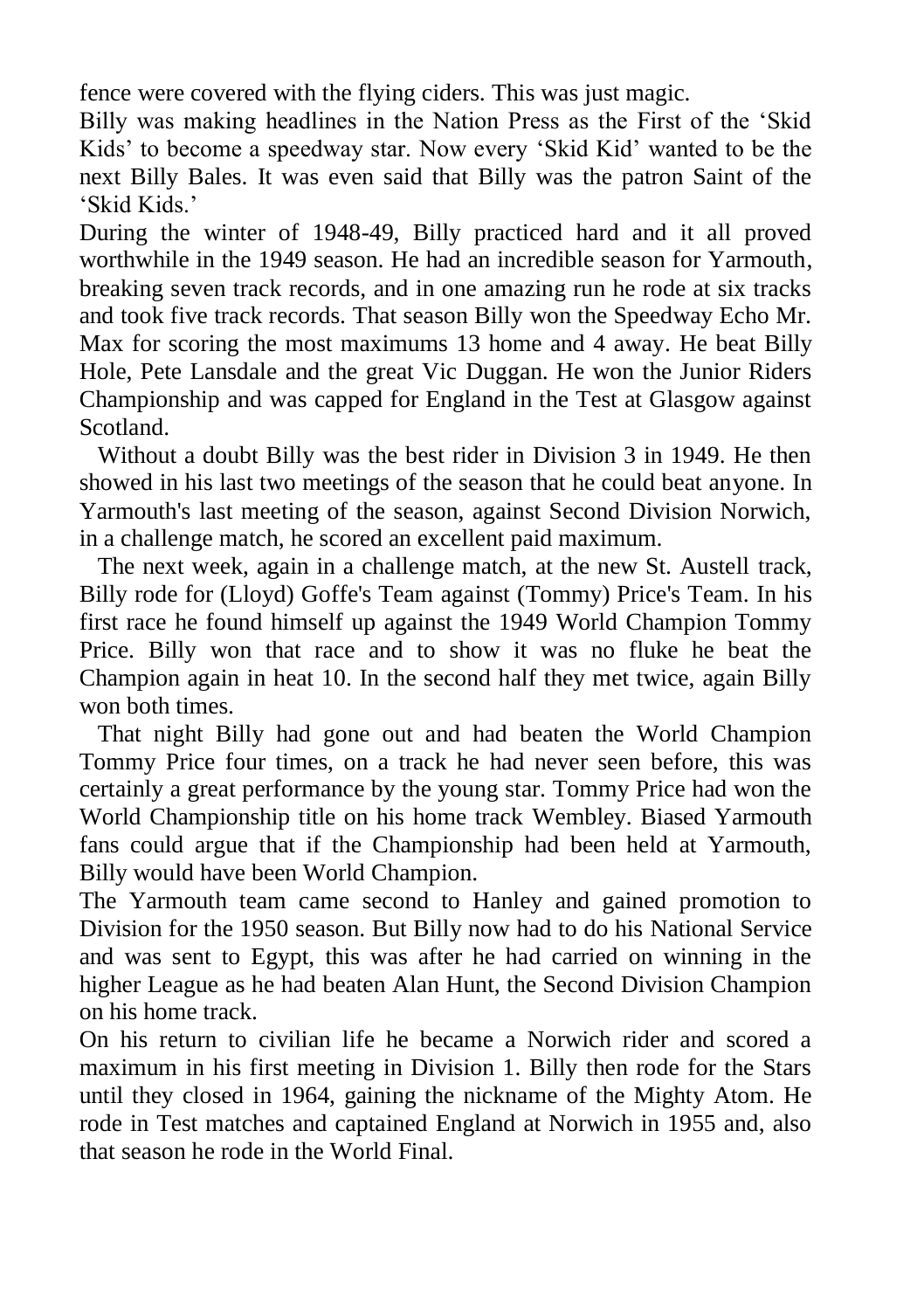**22** Unfortunately during his long career he sustained several very bad injuries, but he still came back to win more races. Billy was truly a star of the Stars riding in 302 meetings at the Firs in 1571 races.

With Norwich closed Billy joined Sheffield in 1965 and stayed with the Tigers until he retired in 1969.

Next Sunday Billy Bales will be racing, but at 80 its not the former star, but his twelve-year-old grandson Billy Bales, so the name races on, and old time Bloater fans can once again call out "Come on Billy,"

## **Web Revamp**

Webmaster **Ron McNeil** has been revamping the web to make it a bit easier to locate files by the season and by track. It took a bit time but it all should be up and running by now. I am still pumping in information and am almost through the results I can find for 1955 and about to move on to 1956. The needs file continues to grow and is now 25 pages long BUT I'm sure you may be able to help. So, do have a look at it if you have a computer with internet links. Any help is welcome. **Jim Henry**

# **Information Needed**

Every so often I take editorial liberty to seek help. This time I'm showing what I need for Motherwell or Lanarkshire Speedway in the early 1950s. MOTHERWELL - LANARKSHIRE

Friday 28th July 1950 Lanarkshire Eagles 45 North of England Select 39 (Ch) Times  $Hts1-14 + SH$ 

Friday 4th August 1950 Lanarkshire Eagles 39 The Rest  $44$  (Ch) Junior Scratch  $4<sup>th</sup>$  Man Friday 18th August 1950 Lanarkshire Eagles 43 Sheffield Tars 41 (Ch)  $4<sup>th</sup>$  Placed Men SH Friday 1st September 1950 Lanarkshire Eagles 37 Glasgow Tigers Select 47 (Ch) Final Larkhall Scr

Friday 15th September 1950 Lanarkshire Eagles 36 Scottish Select 48 (Ch) Times Ht1-14 SH

Friday 22nd September 1950 Motherwell Best Pairs Search For Talent

Friday 27th April 1951 Lanarkshire Eagles 42 Newcastle Diamonds 41(North Tr) SH Friday 8th June 1951 Lanarkshire Eagles 47 Walthamstow Wolves 37 (NLD2) SH

Tuesday 26th June 1951 Motherwell Bothwell Bulls 15 Newtongrange Rockets 35 (Junior Chall) Meeting Det

Friday 27th July 1951 Lanarkshire Eagles 43 Coventry Bees 41(NLD2) 4th Placed Ht2 Newarthill Scrs

Friday 3rd August 1951 Lanarkshire Eagles 46 Norwich Stars 38 (NLD2) 4<sup>th</sup> Reserves Sc Monday 27th August1951Lanarkshire Eagles 43 Leicester Hunters 41(NLD2) SH Friday 31st August 1951 Lanarkshire Eagles 55 Fleetwood Flyers 29 (NLD2) SH Friday 7thSeptember1951Lanarkshire Eagles 61Oxford Cheetahs 23 (NLD2) SH Ht3 4<sup>th</sup>

man  $23$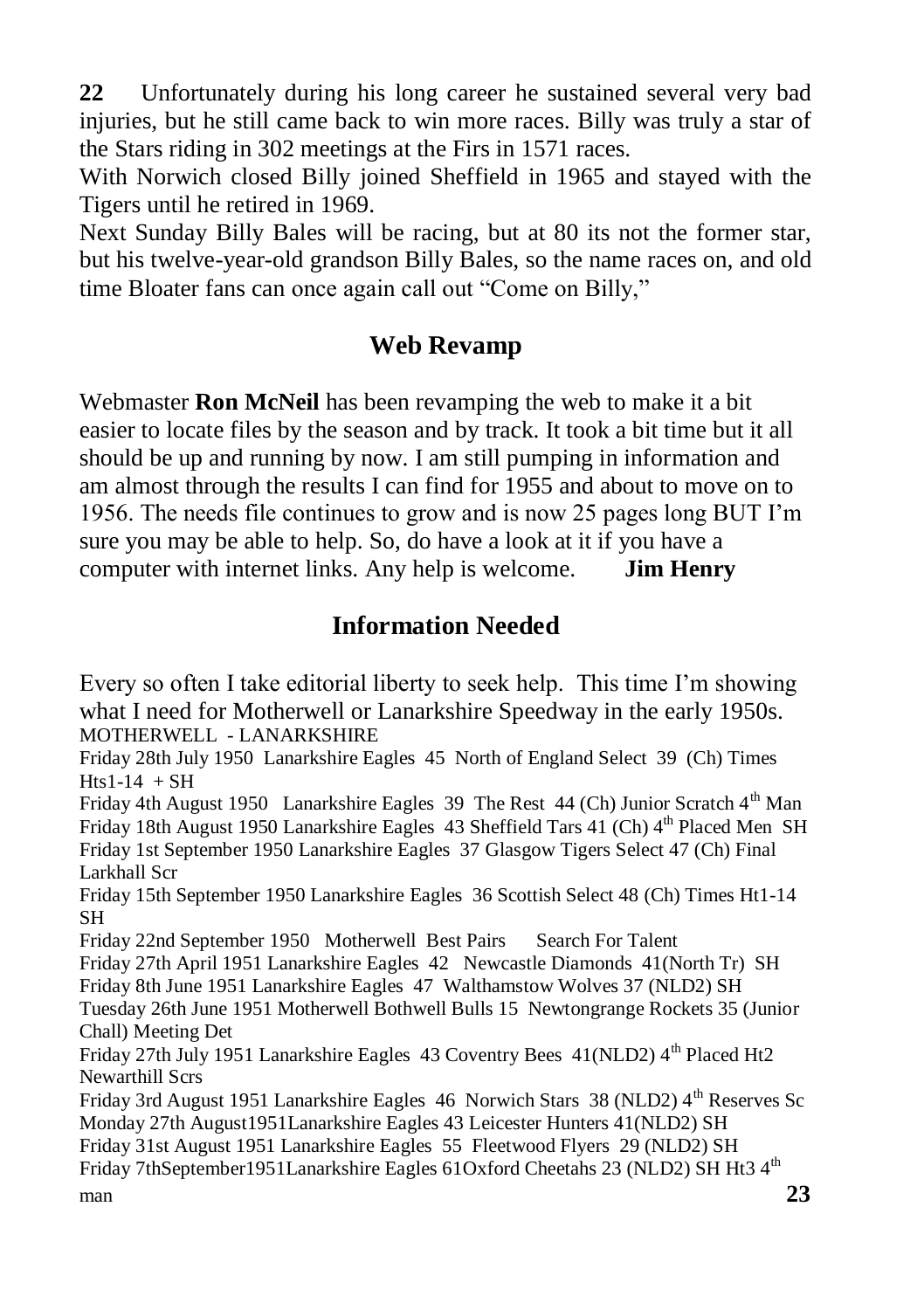Friday 23rd May 1952 Lanarkshire Eagles 61 Coventry Bees 47 (NatTr 1st Leg) Ht18 4<sup>th</sup> Man Friday 6thJune1952Lanarkshire Eagles 48Cradley Heath Heathens36 (NLD2) SH Friday 27th March 1953 , Motherwell Best Pairs SH team Selection Race Any help welcome **Jim Henry**

# **Who Was The First Rider To Wheelie ?**

It is commonplace these days to see riders giving the front wheel some air. However, someone must have started doing it and we wonder who. **Jimmy Tannock** suggests the first rider to race on the back wheel only was one time fellow Lanarkshire Eagle, Derrick Close. Jimmy recalls Derrick going along the straight on one wheel quite regularly.

Out of interest I suggest the modern wheelies must have started sometime after the introduction of the Weslakes with their smoother power bands. I recall Doug Templeton, who spent a season as the Powderhall track man, expressing his amazement at the antics of the then modern riders lifting their front wheel. Doug commented that if a rider had tried it with a JAP he would have been flipped over the back. He did add that he though the modern carburettors allowed more throttle control and that with the JAPs the power was either all or nothing.

This puts Derrick's wheelies into perspective suggesting he was a master of throttle control.

Now, if you have come across someone who wheelied before Derrick, (and the name Clem Beckett is niggling in the back of my mind right now) please feel free to send us your thoughts on the matter. Any other thoughts on the subject – maybe event thoughts on daft stunts like tyre burnouts and doughnuts we seen quite often today – other the like. Suggestions on who is / was the greatest showman with his bike stunts **Jim Henry**

**Deadline for items for next edition is 31 st October 2009 Web Master: Ron McNeil www.speedwayresearcher.org.uk Contact a[t info@speedwayresearcher.org.uk](mailto:info@speedwayresearcher.org.uk) Or jjh1950@blueyonder.co.uk The Speedway Researcher is edited and published by: Graham Fraser Jim Henry 7b Bruce Street, 90 Greenend Gardens,**